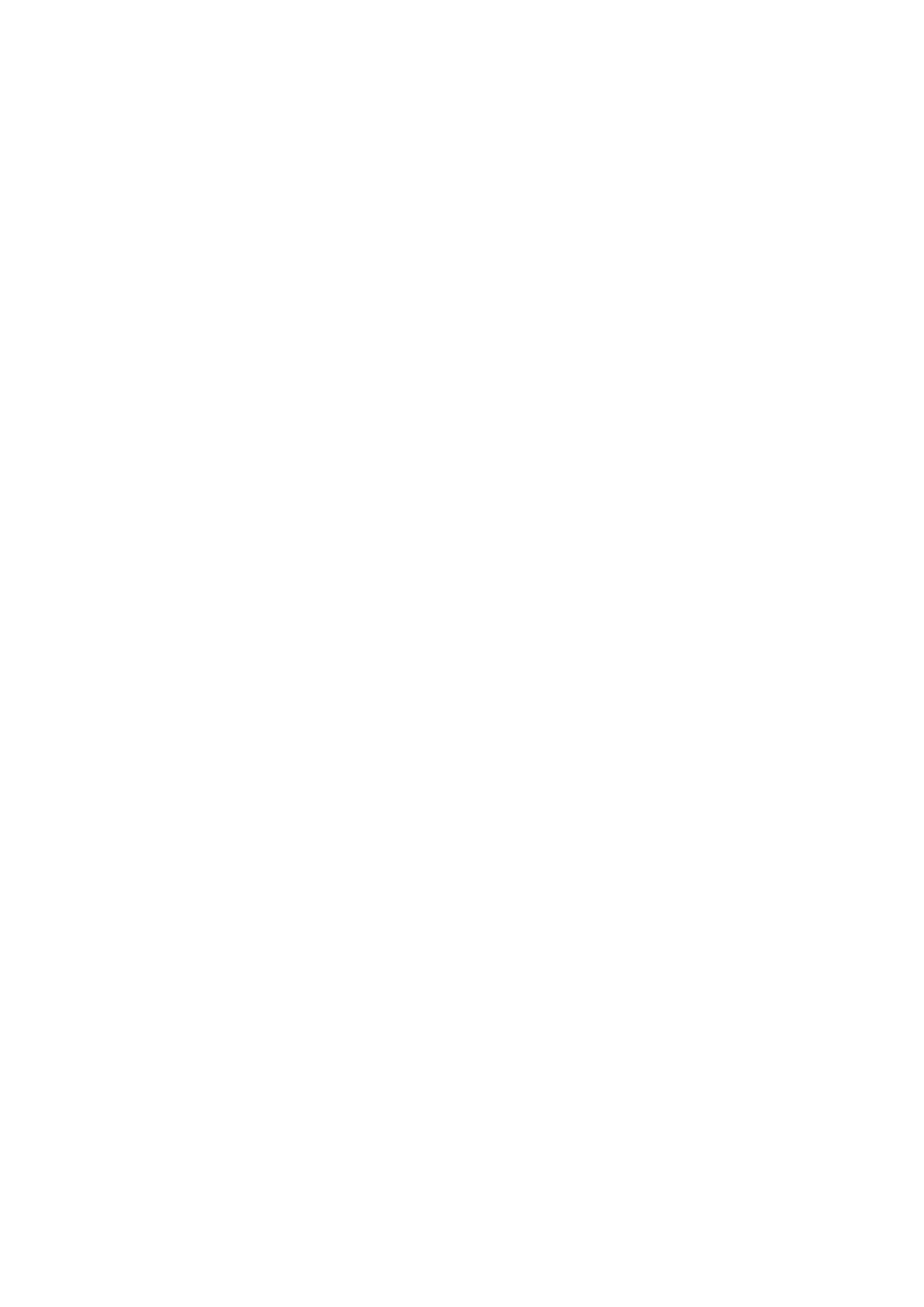## **In the case of Khlyustov v. Russia,**

The European Court of Human Rights (First Section), sitting as a Chamber composed of:

Isabelle Berro-Lefèvre, *President,* Elisabeth Steiner, Khanlar Hajiyev, Mirjana Lazarova Trajkovska, Julia Laffranque, Ksenija Turković, Dmitry Dedov, *judges,*

and Søren Nielsen, *Section Registrar,*

Having deliberated in private on 18 June 2013,

Delivers the following judgment, which was adopted on that date:

## **PROCEDURE**

1. The case originated in an application (no. 28975/05) against the Russian Federation lodged with the Court under Article 34 of the Convention for the Protection of Human Rights and Fundamental Freedoms ("the Convention") by a Russian national, Mr Vyacheslav Igorevich Khlyustov ("the applicant"), on 29 July 2005.

2. The applicant was represented by Mr Ye. Swarovski, a lawyer practising in Moscow. The Russian Government ("the Government") were represented by Mr G. Matyushkin, Representative of the Russian Federation at the European Court of Human Rights.

3. The applicant complained, in particular, of restrictions on his right to leave his own country.

4. On 18 January 2011 the application was communicated to the Government. It was also decided to rule on the admissibility and merits of the application at the same time (Article 29  $\S$  1).

## THE FACTS

## I. THE CIRCUMSTANCES OF THE CASE

5. The applicant was born in 1962 and lives in Moscow.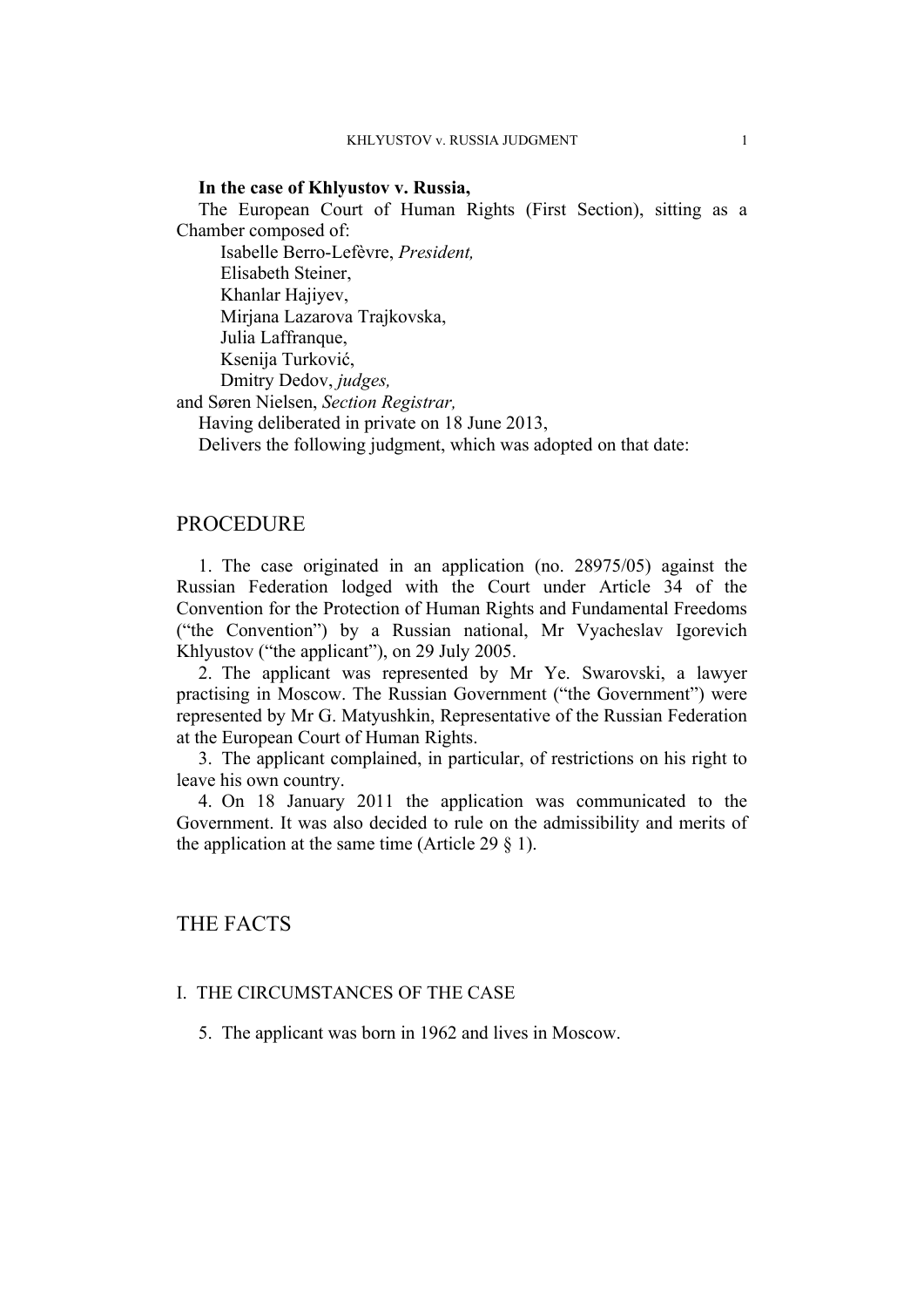## **A. Enforcement proceedings initiated in respect of the applicant**

6. In 2002 a certain S. brought court proceedings against the applicant before the Tushinskiy District Court, Moscow ("the District Court"). S. sought to recover an amount of money advanced to the applicant for construction of a house for him. S. claimed that instead of building the house the applicant had acquired a flat for himself and a new car. The District Court attached the applicant's flat to secure the claim.

7. On 4 April 2003 the District Court awarded 362,267.87 Russian roubles (RUB) to S., to be paid by the applicant, and issued a writ of execution.

8. By a ruling of 7 May 2003 the Moscow north-west bailiffs' service ("the bailiffs' service") initiated enforcement proceedings. The applicant was invited to voluntarily comply with the judgment debt within five days of the date on which the enforcement proceedings were initiated.

9. On several occasions the applicant asked the District Court to postpone the enforcement of the judgment of 4 April 2003. He claimed that although he had some income, his financial situation was difficult since he had two dependent children and a sick mother. By decisions of 23 October 2003 and 18 January and 14 April 2005 the District Court dismissed his requests.

10. On 20 November 2003 the District Court granted the applicant's request to lift the attachment order in respect of his flat on the grounds that it was his and his family's sole dwelling and therefore could not be seized for the purpose of enforcement of the judgment of 4 April 2003.

<span id="page-3-1"></span>11. On 19 October 2004 the District Court examined another claim lodged by S. against the applicant, in which he requested the annulment of the contract for the sale of the applicant's car to his wife in July 2003. The court found that the contract was void and ordered the repossession of the car for the purpose of enforcing the judgment debt of 4 April 2003.

12. By a judgment of 29 November 2004 the District Court ordered the applicant to pay RUB 160,000 to his former wife in respect of unpaid child support.

13. On 27 January 2005 the bailiffs' service joined the enforcement proceedings initiated following the judgment of 4 April 2003 to the proceedings opened following the judgment of 29 November 2004.

<span id="page-3-0"></span>14. On 15 December 2005 the enforcement proceedings were discontinued on the grounds that a writ of execution had been sent to the applicant's employer, a private company based in Vladivostok, Primorskiy Region.

15. In 2010 S. asked the District Court to provide him with a duplicate of the writ of execution issued following the judgment of 4 April 2003, on the grounds that the original writ of execution had been lost and the judgment of 4 April 2003 had not been enforced in full.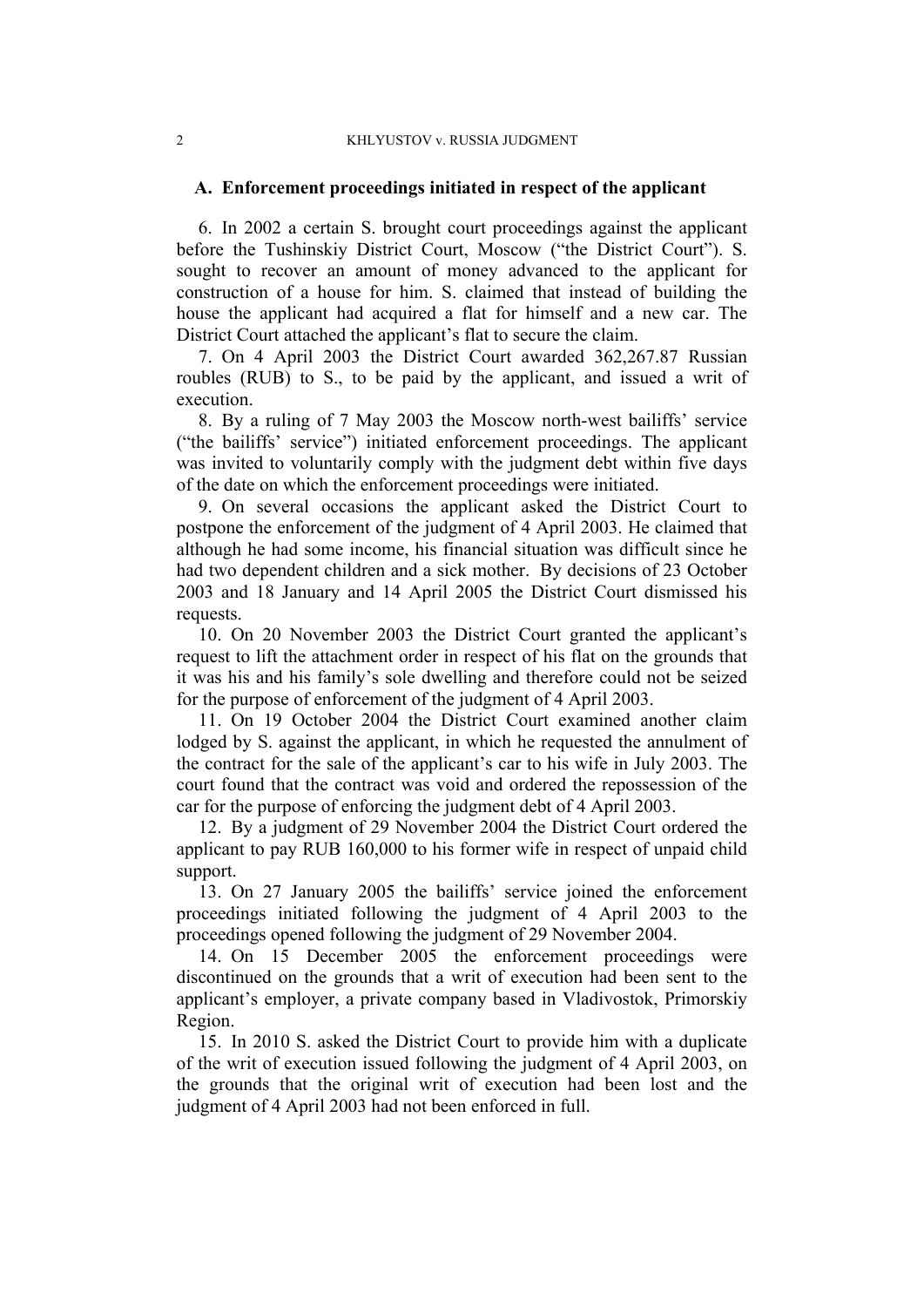16. On 23 April 2010 the District Court granted that request. The court found it established that on 15 December 2005 the bailiffs' service had forwarded the writ of execution to the applicant's employer, indicating that by that date it had recovered from the applicant only a part of the debt and that the remaining part amounted to RUB 218,406.31. It was also established that between 2006 and 2009 the applicant had returned RUB 70,661 to S.

17. It appears that the applicant paid the remainder of his debt to S. in July 2010.

## **B. Restrictions on the applicant's leaving the country and judicial review thereof**

<span id="page-4-0"></span>18. In the framework of the enforcement proceedings described above, the bailiffs' service on several occasions restricted the applicant's right to leave the country. Their decisions were based on the 1996 Federal Act on Leaving and Entering the Russian Federation (Procedures) (section 15(5)), the 1997 Federal Act on Enforcement Proceedings (section 4(1) and (3), section 44(3) and section 45(5)) and the 1997 Federal Act on the Bailiffs' Service (section 14) (see "Relevant domestic law" below).

## *1. Demand of 27 November 2003*

19. On 27 November 2003 the bailiffs' service sent the Moscow Department of the Interior a document in the form of a "demand" ("*требование*"). The document stated that on 7 May 2003 the bailiffs' service had instituted enforcement proceedings on the basis of the writ of execution of the same date in accordance with which RUB 362,267.87 had to be recovered from the applicant. The applicant had not paid the judgment debt voluntarily and had not complied with the bailiffs' service's ruling of 7 May 2003. Therefore, referring to relevant provisions of domestic law (see paragraph [18](#page-4-0) above), the bailiffs' service requested the Department of the Interior to enter the applicant in the Department's database with a view to imposing a temporary restriction of up to six months on his right to leave the Russian Federation. The demand did not indicate the date on which the six-month period started to run.

<span id="page-4-1"></span>20. The applicant alleged that the bailiffs' service had not informed him of the restrictions imposed on him. Therefore, in January 2004, he had purchased a package holiday to Egypt for himself and two members of his family. When he attempted to board the plane on 24 January 2004 the Border Service officials at the airport had refused to allow him to board. The applicant provided the Court with a copy of the contract of purchase of that package holiday.

21. By a final decision of 20 May 2004 the Moscow City Court ("the City Court") dismissed the applicant's complaint against the bailiffs'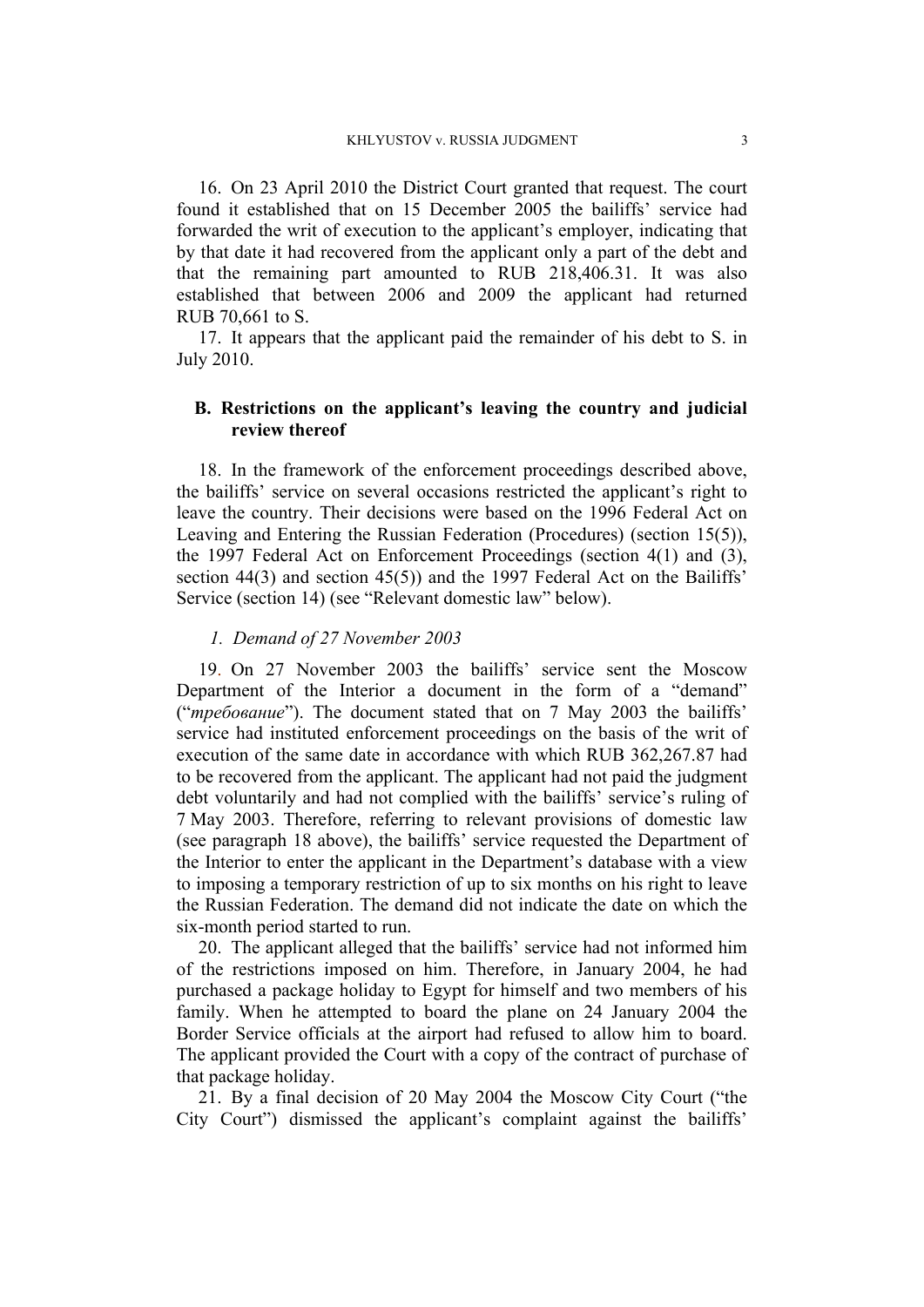service's demand of 27 November 2003. It found, in particular, that the bailiffs' service had lawful grounds on which to impose the travel ban on the applicant.

#### *2. Order of 3 June 2004*

22. On 3 June 2004 the bailiffs' service sent the Department of Border Control a document in the form of an "order" *("поручение")*. In that document the bailiffs' service requested that the applicant's right to leave the Russian Federation be restricted for a period of six months starting from 22 June 2004, on the grounds that the applicant had not voluntarily complied with the judgment of 4 April 2003.

23. It is not clear on what date the applicant was notified of the order of 3 June 2004. It appears that he did not appeal against it.

#### *3. Demand of 10 June 2004*

24. On 10 June 2004 the bailiffs' service sent the Moscow Department of the Interior a demand requesting it to enter the applicant in the Department's database with a view to imposing a temporary restriction of up to six months on his right to leave the Russian Federation. The document stated that the applicant had not paid the judgment debt voluntarily and had not complied with the bailiffs' service's decision initiating the enforcement proceedings. It did not indicate the date on which the six-month period started to run.

25. It is not clear on what date the applicant was notified of the demand of 10 June 2004. It appears that he did not appeal against it.

## *4. Order of 24 December 2004*

26. On 24 December 2004 the head of the bailiffs' service sent another order to the Department of Border Control to restrict the applicant's right to leave the country for another six months on the grounds that he had not voluntarily repaid the judgment debt of 4 April 2003. The order did not indicate the date on which the six-month period started to run.

27. On 31 December 2004 the applicant challenged the bailiffs' service's order before the District Court. He complained, in particular, that the head of the bailiffs' service had had no right to issue such an order and that the order was unlawful since he had already started repaying the debt. He also complained that the order in question violated the rights of his minor children, for whom he had been paying child support.

28. By a final decision of 22 June 2005 the City Court found that the head of the bailiffs' service had imposed the travel ban on the applicant in accordance with the law. In particular, the City Court established that the bailiffs' service had initiated the enforcement proceedings and had made relevant enquiries in order to obtain information about the applicant's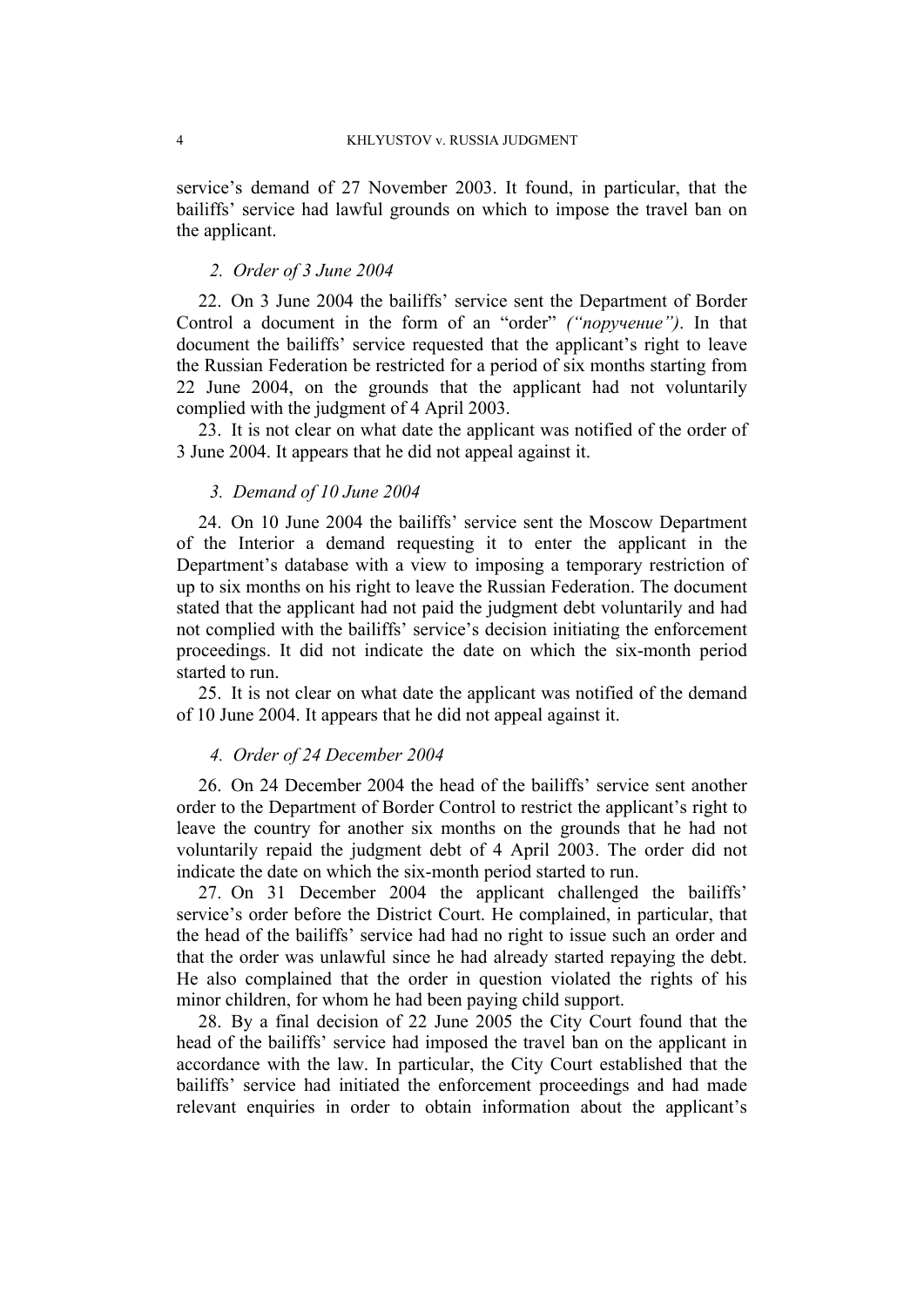assets. Since the applicant had not been paying the judgment debt, on 27 November 2003 the bailiffs' service had restricted his right to leave the country. The court found those actions lawful. Taking into account that as at 24 December 2004 the applicant had not complied with the judgment debt and had not reached any agreement with the creditor, the bailiffs' service had again restricted his right to leave the country and had done so in accordance with the relevant domestic law. The City Court also observed that the applicant had started repaying the debt only on 27 January 2005, after the bailiff's demand to restrict his right to leave the country. The City Court also took into account the fact that other enforcement proceedings had been pending in respect of the applicant for his failure to pay child support for his minor children.

## *5. Ruling of 3 March 2005*

29. On 3 March 2005, while the court proceedings on the applicant's appeal against the bailiffs' service's order of 24 December 2004 were pending, the bailiffs' service issued a ruling *("постановление")* restricting the applicant's right to leave the country. The ruling stated that the applicant was seeking to evade the enforcement of the judgment of 4 April 2003 and that therefore his right to leave the Russian Federation should be restricted. The ruling did not indicate the period during which the restriction was to be applied to the applicant.

30. On 21 April 2005 the applicant appealed against the ruling of 3 March 2005 to the District Court.

31. On 7 July 2005 the District Court quashed the ruling of 3 March 2005 on the grounds that, contrary to the requirements of domestic law, that ruling had not indicated the period during which the travel restriction was to be applied to the applicant. It appears that the bailiffs' service did not appeal against the decision of 7 July 2005.

## *6. Order of 26 May 2005*

32. On 26 May 2005, while the court proceedings on the applicant's appeal against the bailiffs' service's ruling of 3 March 2005 were pending, the bailiffs' service again sent an order to the Department of Border Control to restrict the applicant's right to leave the country for another six months starting from 26 May 2005. The order stated that the applicant had not complied with the judgment of 4 April 2003 voluntarily and that, according to his creditor, the applicant had been travelling abroad frequently. On the same date a copy of that order was sent to the applicant.

33. On 26 July 2005 the District Court found the bailiffs' service's order to be lawful. It held, in particular, that the order had been issued in accordance with section 15 of the 1996 Federal Act on Leaving and Entering the Russian Federation (Procedures) and fully complied with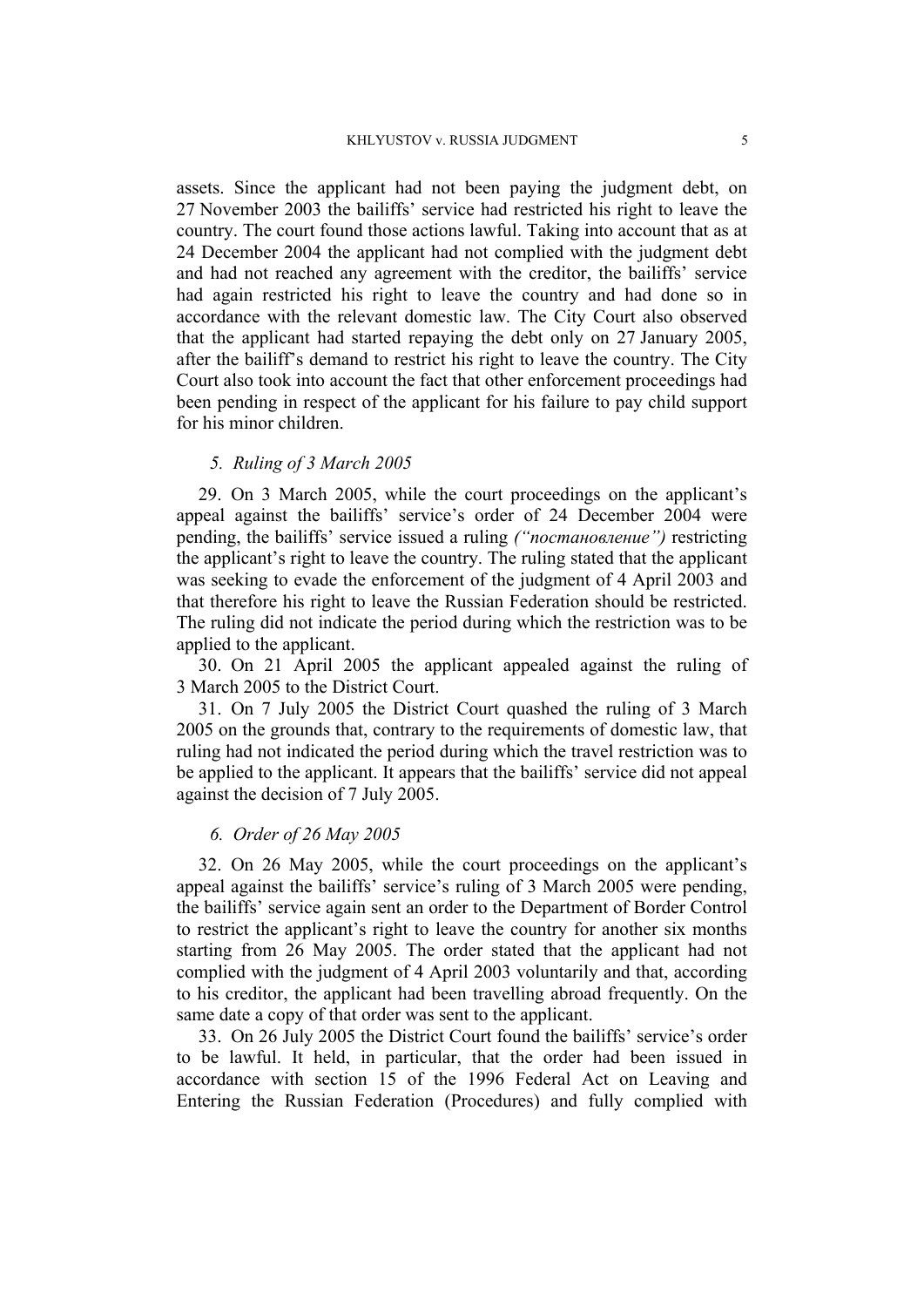formal requirements provided for in section 16 of that Act. It appears that the applicant did not appeal against that decision to the City Court.

34. On 15 December 2005 the restriction imposed on the applicant's leaving the country was lifted.

#### **C. Proceedings before the Constitutional Court**

35. On an unspecified date the applicant applied to the Constitutional Court of the Russian Federation, requesting it to examine the compatibility with the Constitution of section 15(5) of the 1996 Federal Act on Leaving and Entering the Russian Federation (Procedures) (see "Relevant domestic law" below).

<span id="page-7-0"></span>36. On 24 February 2005 the Constitutional Court of the Russian Federation refused to examine the applicant's complaint, citing lack of jurisdiction in relation to the subject matter. In its decision the Constitutional Court noted that the restrictions provided for in the impugned provisions were not of an absolute character. In particular, the restrictions could be imposed only for a limited duration, the law had set the maximum period during which such restrictions could be applied and permission to leave the Russian Federation could be granted before expiry of those restrictions. The Constitutional Court further observed that in all cases of temporary restrictions of the constitutional right to leave the Russian Federation the relevant body of the Ministry of the Interior had to notify the citizen concerned of the reasons for and the term of the restriction, as well as the date and registration number of the relevant decision and the full name and legal address of the organisation which had assumed responsibility for restricting the person's right to leave the Russian Federation. The body in question was therefore under an obligation to justify the necessity of the restriction. The Constitutional Court observed that the restrictions were aimed at the protection of constitutional values and could not be regarded as violating the applicant's constitutional rights. Finally, the Constitutional Court noted that the legislature had made the application of restrictions dependent not only on the existence of formal grounds but also on specific factual circumstances, which, where necessary, could be verified by the courts of general jurisdiction.

## **D. Criminal proceedings against the applicant**

37. On 18 July 2005 the Moscow Tushinskiy district prosecutor initiated criminal proceedings against the applicant on suspicion of forgery of documents submitted by the latter to the District Court in the context of two other sets of civil proceedings brought against him by S.

38. On 17 May 2006 the District Court discontinued the criminal proceedings against the applicant because the limitation period for a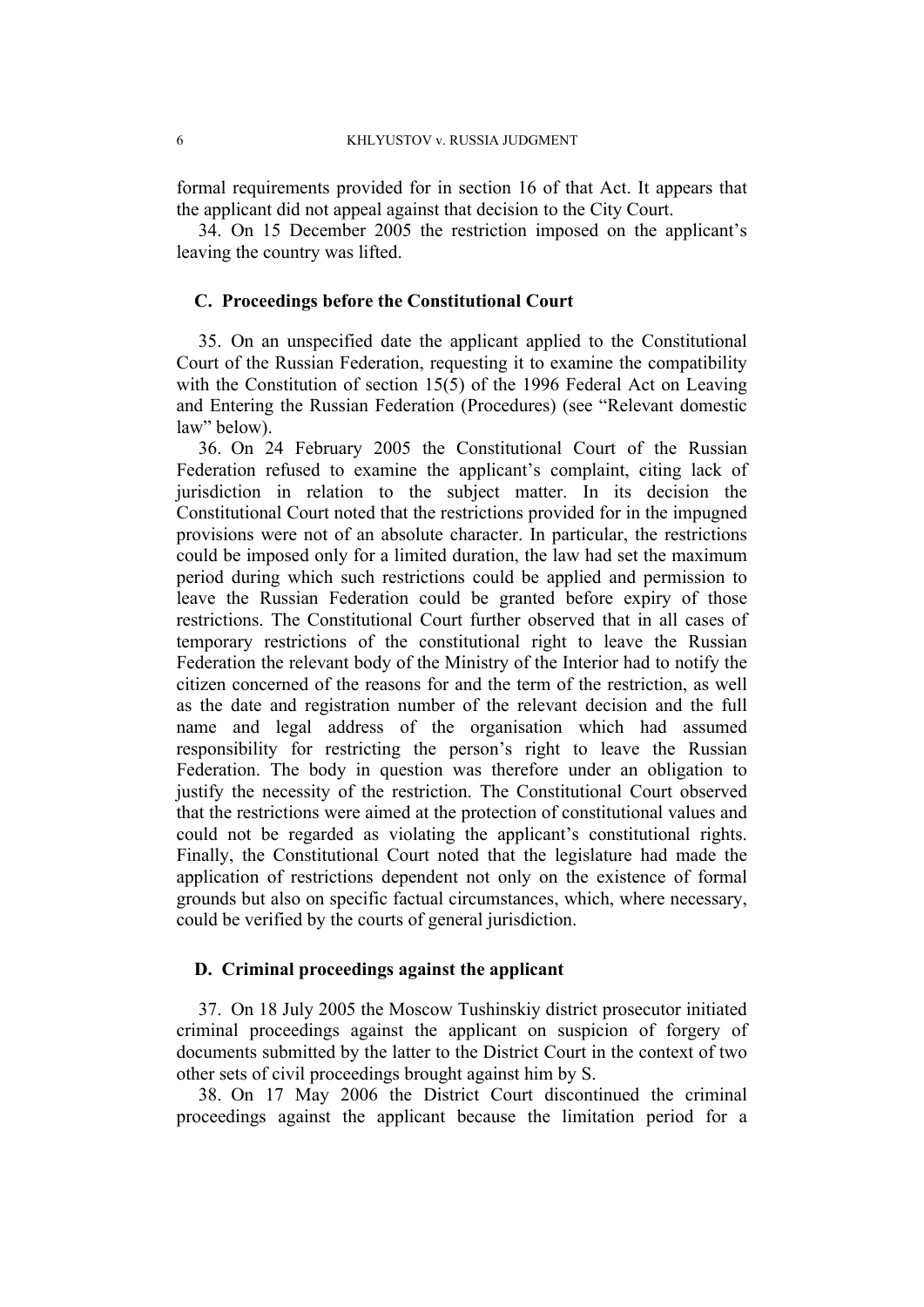criminal prosecution for forgery had expired. The applicant did not appeal against that decision.

#### II. RELEVANT DOMESTIC LAW

#### **A. 1993 Constitution of the Russian Federation**

39. Article 27 § 1 provides that everyone who is legally present on the territory of the Russian Federation shall have the right to travel freely and freely to choose the place of temporary or permanent residence.

40. Article 27 § 2 provides that anyone may freely leave the Russian Federation. Citizens of the Russian Federation shall have the right freely to return to the Russian Federation.

41. Article 55 § 3 provides that human and civil rights and freedoms may be limited by federal law only to the extent necessary to protect the basis of the constitutional order, morality and the health, rights and lawful interests of others, and to ensure the defence of the country and the security of the State.

## **B. The 1996 Federal Act on Leaving and Entering the Russian Federation (Procedures), as worded at the material time**

42. The right of a Russian citizen to leave the Russian Federation could be restricted only on the basis of the Act and in accordance with the procedure set out therein (section 2).

43. The right of a Russian citizen to leave the Russian Federation could be temporarily restricted if he or she evaded obligations imposed on him or her by a court. In such cases the restriction was valid until the obligation had been complied with or until the parties settled the matter  $(section 15(5))$ .

44. In all cases where a temporary restriction on leaving the Russian Federation was imposed on a citizen of the country, the relevant body of the Ministry of the Interior had to notify the citizen concerned of the reasons for and the term of the restriction, as well as the date and registration number of the relevant decision and the full name and legal address of the organisation which had assumed responsibility for restricting the person's right to leave the Russian Federation (section 16).

45. In cases where the restriction on leaving the country was imposed in accordance with section 15(5), the passport of the person concerned was withdrawn by the bodies authorised to do so and returned to the State body which had issued it (section 18).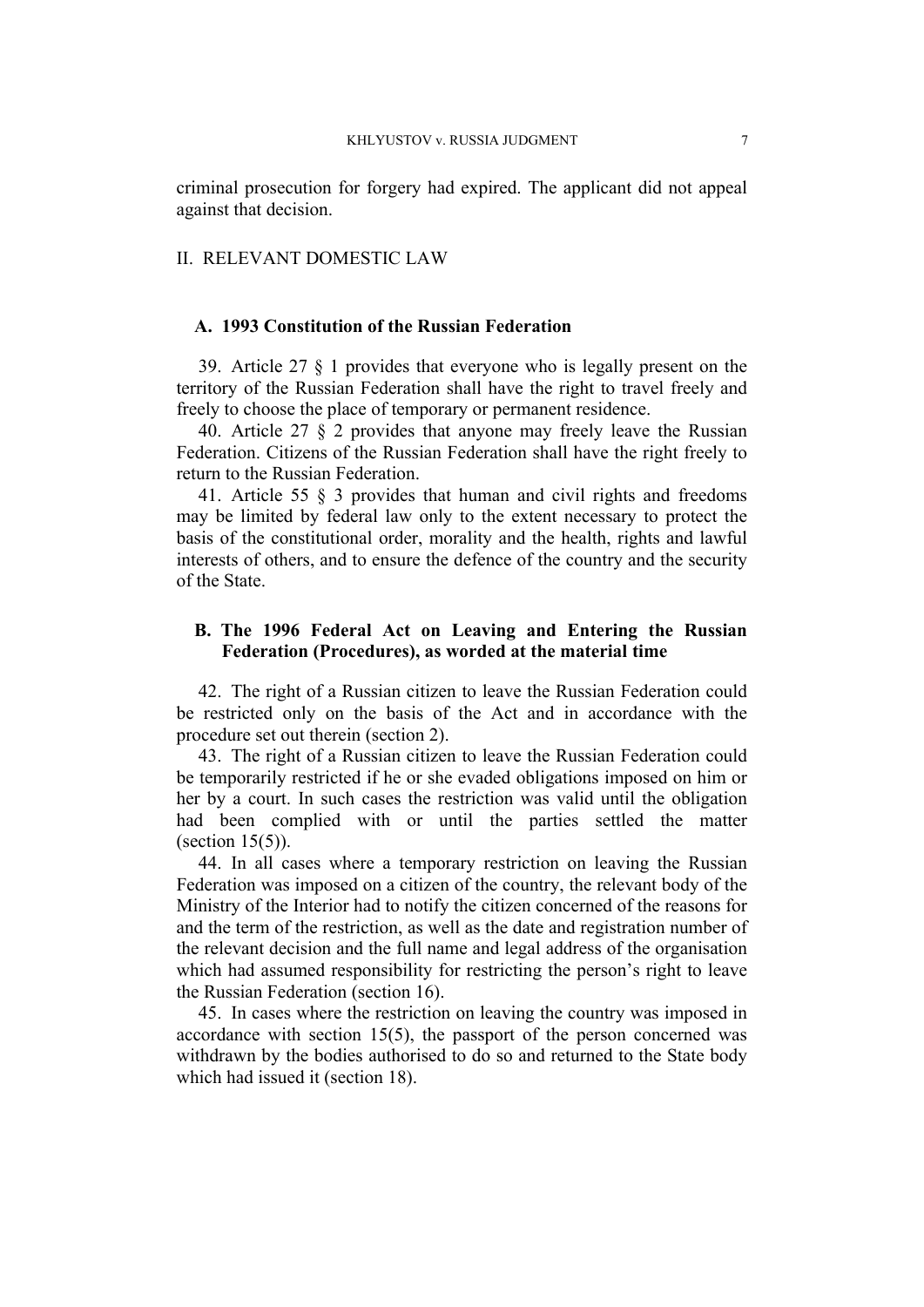## **C. The 1997 Federal Act on Enforcement Proceedings, in force until 1 February 2008**

46. Section 4 provided that claims submitted by a bailiff in the context of enforcement proceedings initiated following a decision by a court or any other body were binding on all organisations and on public servants and citizens throughout the territory of the Russian Federation (Section 4 (1)). In the event of failure to comply with the bailiff's orders, the latter could apply the measures provided for by that law or by any other federal law (Section 4 (2)). Obstructing the bailiff in the performance of his or her duties rendered the person concerned liable under the legislation of the Russian Federation (Section 4 (3)).

47. Section 44 provided that bailiffs could apply compulsory measures if all the following criteria were met: the bailiffs had received a duly completed writ of execution (Section 44 (1)) and instituted enforcement proceedings (Section 44 (2)), and the deadline set for voluntary compliance had expired (Section 44 (3)).

48. Section 45 provided a list of compulsory measures which could be applied by bailiffs. In particular, they could seize the debtor's property (section 45(1)), attach the debtor's salary, retirement pension, scholarship or other sources of income (section 45(2)), seize money or other property of the debtor held by others (section 45(3)), remove from the debtor and hand over to the judgment creditor certain items specified in the writ of execution (section 45(4)) and take any other measures provided for by the law on enforcement proceedings or by other federal laws in order to enforce the writ of execution (section 45 (5)).

<span id="page-9-1"></span>49. Section 88 provided that if decisions taken by the bailiff in the framework of enforcement proceedings (initiating enforcement proceedings, recovery of fees, imposition of fines, etc.) affected rights of parties to the enforcement proceedings and other persons, the bailiff had to issue a ruling ("*постановление*") to that effect. Such a ruling should indicate the date on which it was issued, the place where it was issued, the position, family and full name of the bailiff who issued it, reference to the relevant enforcement proceedings, and describe the matter under examination, the grounds for taking the decision with reference to the laws and other legal acts on which the bailiff relied when taking the decision, the conclusion on the matter at issue and the procedure and time-limits for lodging an appeal against that ruling.

<span id="page-9-0"></span>50. Section 90 provided that parties to enforcement proceedings could appeal against the bailiff's actions to a court.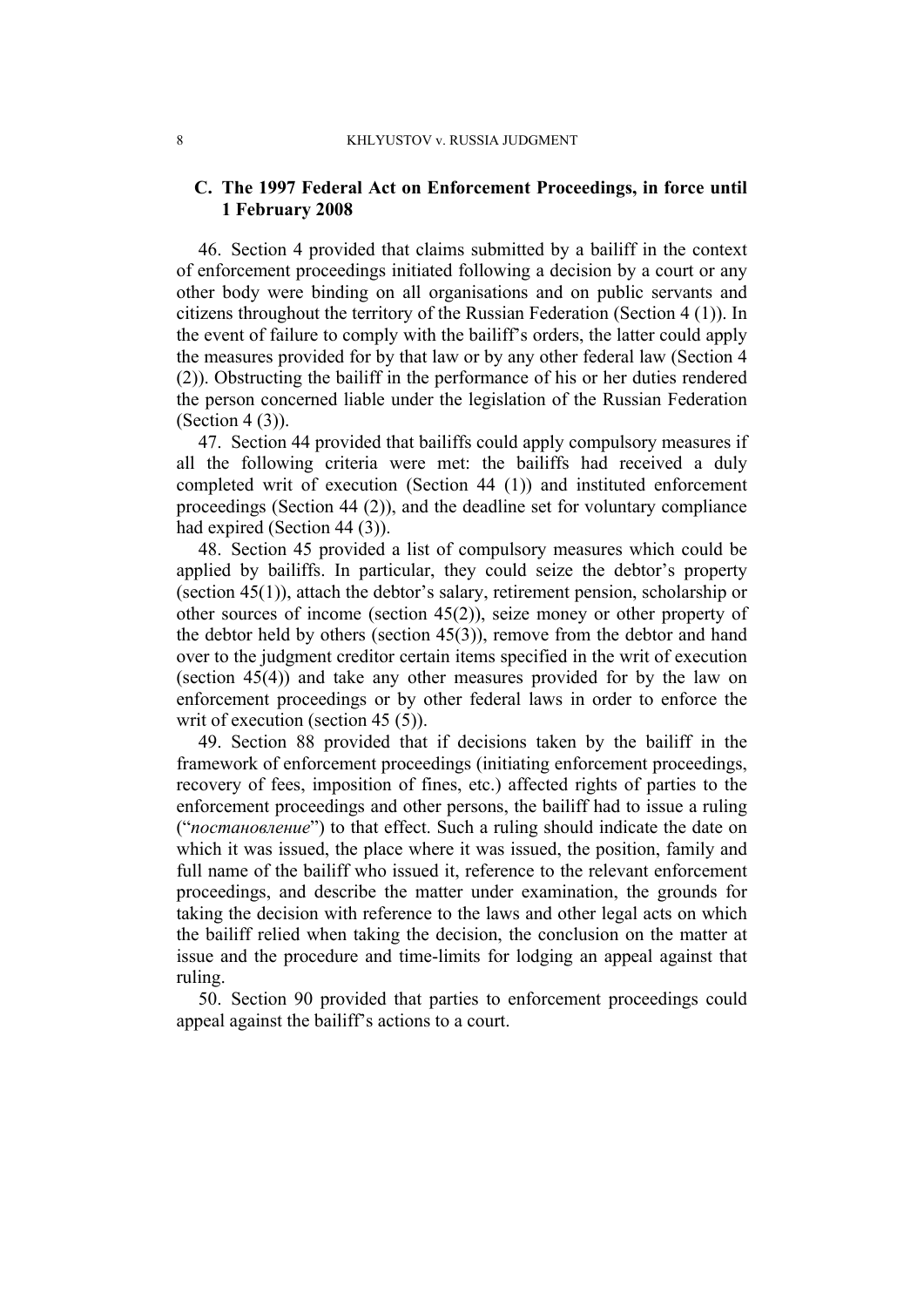## **D. The 1997 Federal Act on the Bailiffs' Service**

51. Section 14 provides that lawful demands submitted by a bailiff should be complied with by all organisations, officials and citizens on the territory of the Russian Federation. Information requested by bailiffs in the performance of their duties is to be provided to them free of charge and within the deadlines indicated by them. Failure to comply with a bailiff's demand renders the person concerned liable under the legislation of the Russian Federation.

## **E. The 2007 Federal Act on Enforcement Proceedings, in force since 1 February 2008**

52. Section 67 establishes a framework for imposing restrictions on a debtor's right to leave the country. In particular, it provides that a restriction on leaving the country may be imposed in the event of all the following criteria being met: enforcement proceedings have been initiated following a court decision, the bailiff has set a time-limit for voluntary compliance with the decision and the debtor has failed to comply within that time-limit, the debtor has no valid reason for not complying with the judgment, and the bailiff's decision to restrict the debtor's right to leave the country has been approved by a senior bailiff.

## THE LAW

## I. ALLEGED VIOLATION OF ARTICLE 2 OF PROTOCOL No. 4 TO THE CONVENTION

53. The applicant complained under Article 2 of Protocol No. 4 to the Convention that his right to leave the Russian Federation had been violated by a series of six-month travel bans imposed on him by the bailiffs' service until he had paid a judgment debt to a private person.

54. The Court considers that this complaint falls to be examined under Article 2 §§ 2 and 3 of Protocol No. 4, which provides as follows:

"2. Everyone shall be free to leave any country, including his own.

3. No restrictions shall be placed on the exercise of these rights other than such as are in accordance with law and are necessary in a democratic society in the interests of national security or public safety, for the maintenance of ordre public, for the prevention of crime, for the protection of health or morals, or for the protection of the rights and freedoms of others ..."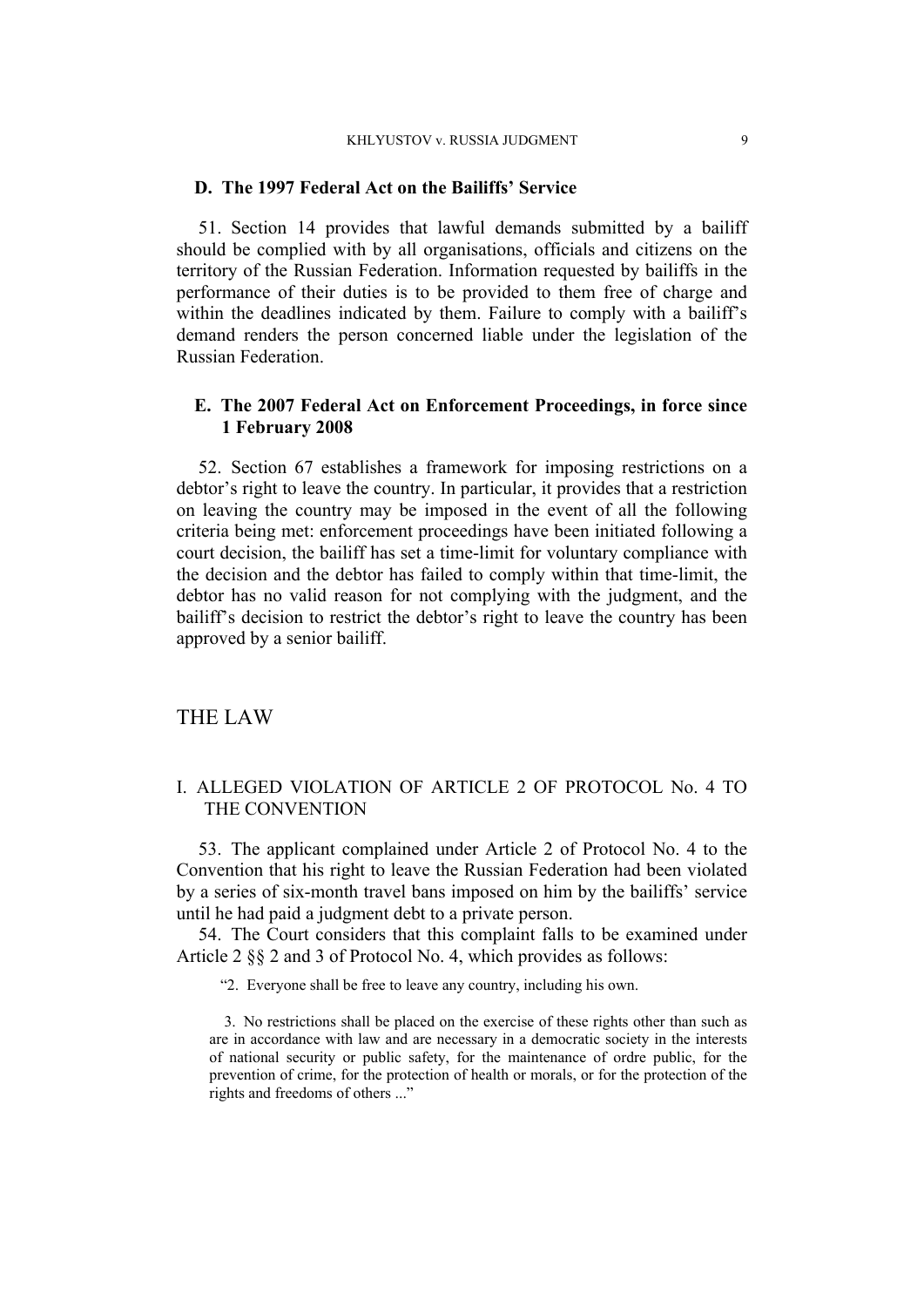#### **A. Admissibility**

55. The Government did not raise any objection as to the admissibility of the complaint. They indicated that the restrictions had been imposed on the applicant on 27 November 2003, 10 June and 24 December 2004 and 26 May 2005. Each restriction had been imposed for a period of six months, which started to run on the date when the bailiffs' service issued the relevant decision. The restriction imposed on 3 March 2005 had been quashed by the domestic court.

56. The applicant did not comment.

57. The Court reiterates that it is not open to it to set aside the application of the six-month rule solely because a respondent Government has not made a preliminary objection to that effect, since the said criterion, reflecting as it does the wish of the Contracting Parties to prevent past events being called into question after an indefinite lapse of time, serves the interests not only of respondent Governments, but also of legal certainty as a value in itself. It marks out the temporal limits of the supervision carried out by the organs of the Convention and signals to both individuals and State authorities the period beyond which such supervision is no longer possible (see *Walker v. the United Kingdom* (dec.), no. 34979/97, ECHR 2000-I).

58. The Court further reiterates that pursuant to Article 35 § 1 of the Convention, it may only deal with a matter within a period of six months from the final decision in the process of exhaustion of domestic remedies. In cases featuring a continuing situation, the six-month period runs from the cessation of that situation (see *Seleznev* v. Russia, no. 15591/03, § 34, 26 June 2008, and *Koval v. Ukraine* (dec.), no. 65550/01, 30 March 2004).

59. In the present case the applicant complained of a series of six-month travel bans imposed on him by the bailiffs' service between 2003 and 2005 for failure to honour judgment debts to private persons. The question is whether those bans should be regarded as distinct measures and the six-month rule should be applied separately to each period during which the applicant was prohibited from leaving the country, or whether the series of bans can be considered as creating a continuing situation, in which case the six-month period would start to run only after the situation complained of was brought to an end.

60. In that connection the Court reiterates that the concept of a "continuing situation" refers to a state of affairs in which there are continuous activities by or on the part of the State which render the applicant a victim (see *Posti and Rahko v. Finland*, no. 27824/95, § 39, ECHR 2002-VII). Complaints which have as their source specific events which occurred on identifiable dates cannot be construed as referring to a continuing situation (see *Camberrow MM5 AD v. Bulgaria*, (dec.), no. 50357/99, 1 April 2004).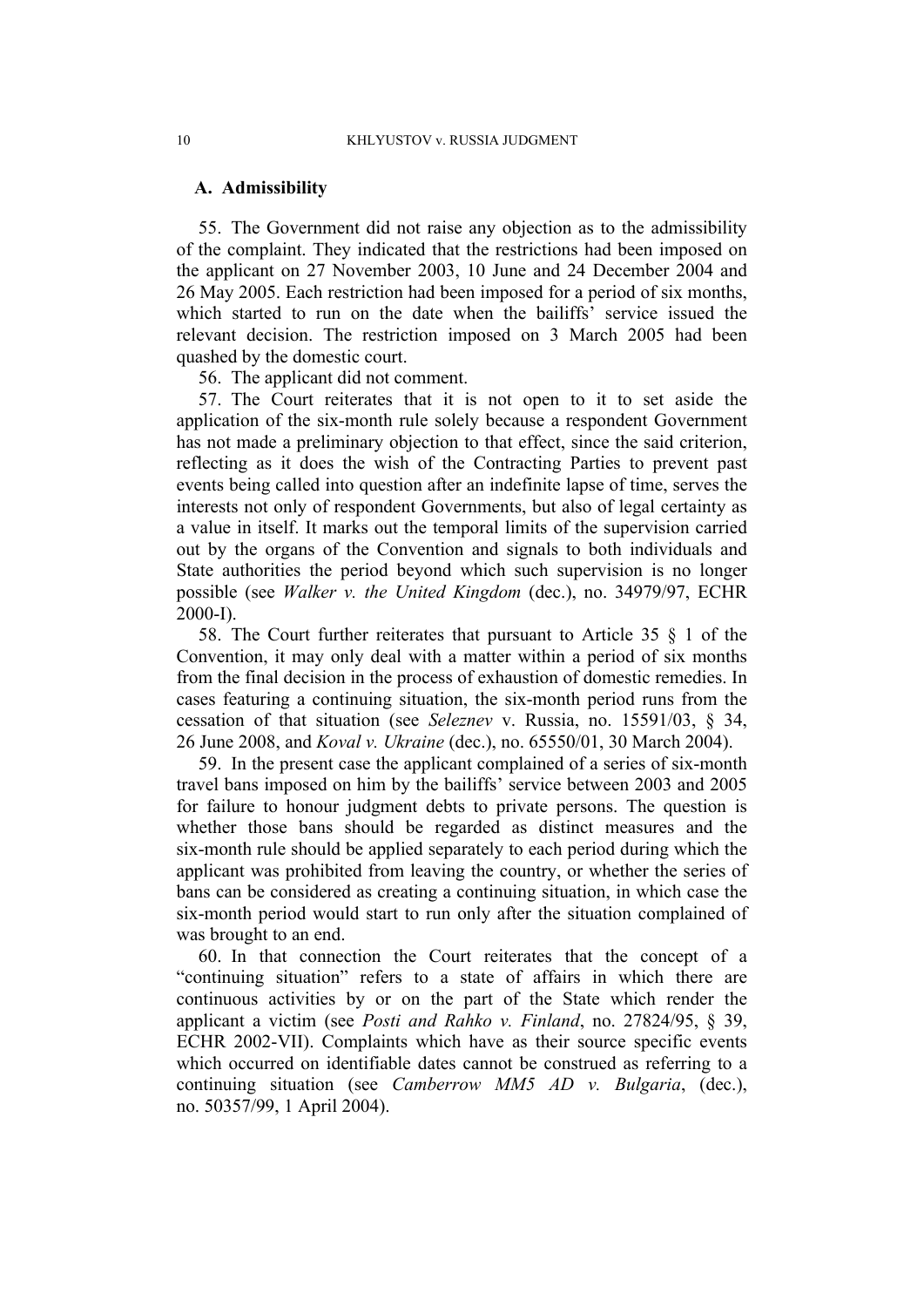61. Turning to the circumstances of the present case, the Court observes that during the enforcement proceedings the bailiffs' service issued several decisions restricting the applicant's right to leave the Russian Federation. According to the Government, four restrictions were issued in respect of the applicant: on 27 November 2003, 10 June and 24 December 2004 and 26 May 2005, and each of them lasted for a period of six months which started to run on the date when the bailiffs' service issued the relevant decisions. In that connection the Court observes that, according to the case materials, the bailiffs' service issued six restrictions on the applicant's right to leave the country: the demand of 27 November 2003, the order of 3 June 2004, the demand of 10 June 2004, the order of 24 December 2004, the ruling of 3 March 2005 and the order of 26 May 2005. The Court agrees that all those decisions, apart from the ruling of 3 March 2005, indicated that the travel restrictions were to be applied to the applicant for a period of up to six months. Furthermore, the Court observes that some of those decisions indicated the date on which the six-month period started to run, and that it was not necessarily the date on which the relevant decision was issued. For instance, the order of 3 June 2004 stated that the six-month period would start to run on 22 June 2004. However, contrary to the Government's assertions, the demands of 27 November 2003 and 10 June 2004 and the order of 24 December 2004 did not indicate on what date the six-month period started to run. In view of those factors, the Court is unable to establish the exact dates on which the travel restrictions issued on 27 November 2003 and 10 June and 24 December 2004 were applied to the applicant. Therefore, despite the fact that the order of 3 June 2004 and the demand of 26 May 2005 specified the exact dates on which the six-month period started to run, it cannot be said that each and every restriction applied to the applicant took effect on an identifiable date. In such circumstances the Court considers that the travel restriction was applied to the applicant at the latest on 24 January 2004, when he was not allowed to board a plane to Egypt (see paragraph [20](#page-4-1) above) and was lifted on 15 December 2005, when the enforcement proceedings were discontinued (see paragraph [14](#page-3-0) above).

62. The Court further notes that the applicant challenged some of the restrictions issued in his respect in separate court proceedings. However, in the Court's opinion that element is not sufficient to conclude that the events complained of were composed of separate and unrelated occurrences. In particular, the Court observes that all the travel bans were applied within the same enforcement proceedings and with reference to the same legal provisions. They thus formed a continuing act on the part of the domestic authorities by which the applicant was prohibited from leaving the country from at least 24 January 2004 until 15 December 2005. In such circumstances, the six-month period provided for by Article 35 § 1 of the Convention started to run only after that activity had been brought to an end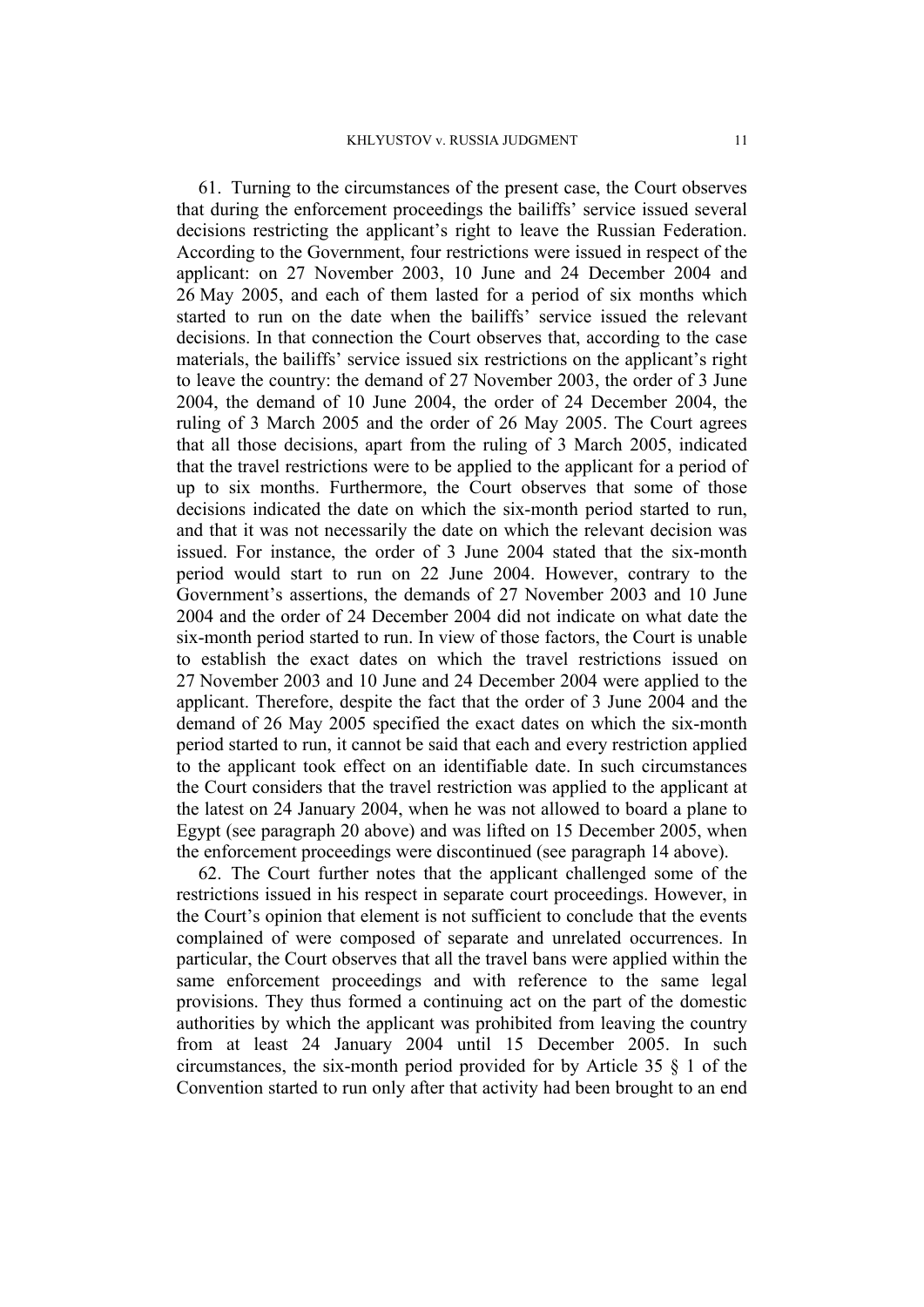on 15 December 2005. It suffices to note that the applicant submitted his application during the period when the travel ban was still in force.

63. In sum, the Court finds that the applicant submitted his complaint under Article 2 of Protocol No. 4 in compliance with Article 35 § 1 of the Convention. The Court further observes that this complaint is not manifestly ill-founded within the meaning of Article 35  $\S$  3 (a) of the Convention. It further notes that it is not inadmissible on any other grounds. It must therefore be declared admissible.

#### **B. Merits**

64. The Court reiterates that Article 2 of Protocol No. 4 to the Convention guarantees to any person a right to liberty of movement, including the right to leave any country for such country of the person's choice to which he or she may be admitted (see *Baumann v. France*, no. 33592/96, § 61, ECHR 2001-V (extracts)). Any measure restricting that right should be "in accordance with law", pursue one or more of the legitimate aims contemplated in the third paragraph of the same Article and "be necessary in a democratic society" (see *Raimondo v. Italy*, 22 February 1994, § 39, Series A no. 281-A, and *Labita v. Italy* [GC], no. 26772/95, §§ 194 and 195, ECHR 2000-IV).

65. In the present case it is not disputed that the restrictions on the applicant's leaving Russia constituted interference with his right to leave the country, as guaranteed by Article 2 § 2 of Protocol No. 4. The Court therefore has to examine whether that interference was in "accordance with law", pursued one or more legitimate aims and "was necessary in a democratic society".

## *1. Whether the interference was "in accordance with law"*

#### **(a) The parties' submissions**

66. The Government submitted that the interference had been in accordance with the 1996 Federal Act on Leaving and Entering the Russian Federation (Procedures), which had been accessible to the applicant and foreseeable as to its effects.

67. The applicant claimed that the ban imposed on him in 2003 and its further extensions had had no legal basis in Russian law as it existed at the relevant time and had therefore been arbitrary. The law cited by the Government, namely the 1996 Federal Act on Leaving and Entering the Russian Federation (Procedures), had not been clear enough for anyone to foresee that non-payment of a judgment debt would result in a travel ban. The old 1997 Federal Act on Enforcement Proceedings had not contained any provision authorising the bailiffs' service to impose a travel ban on the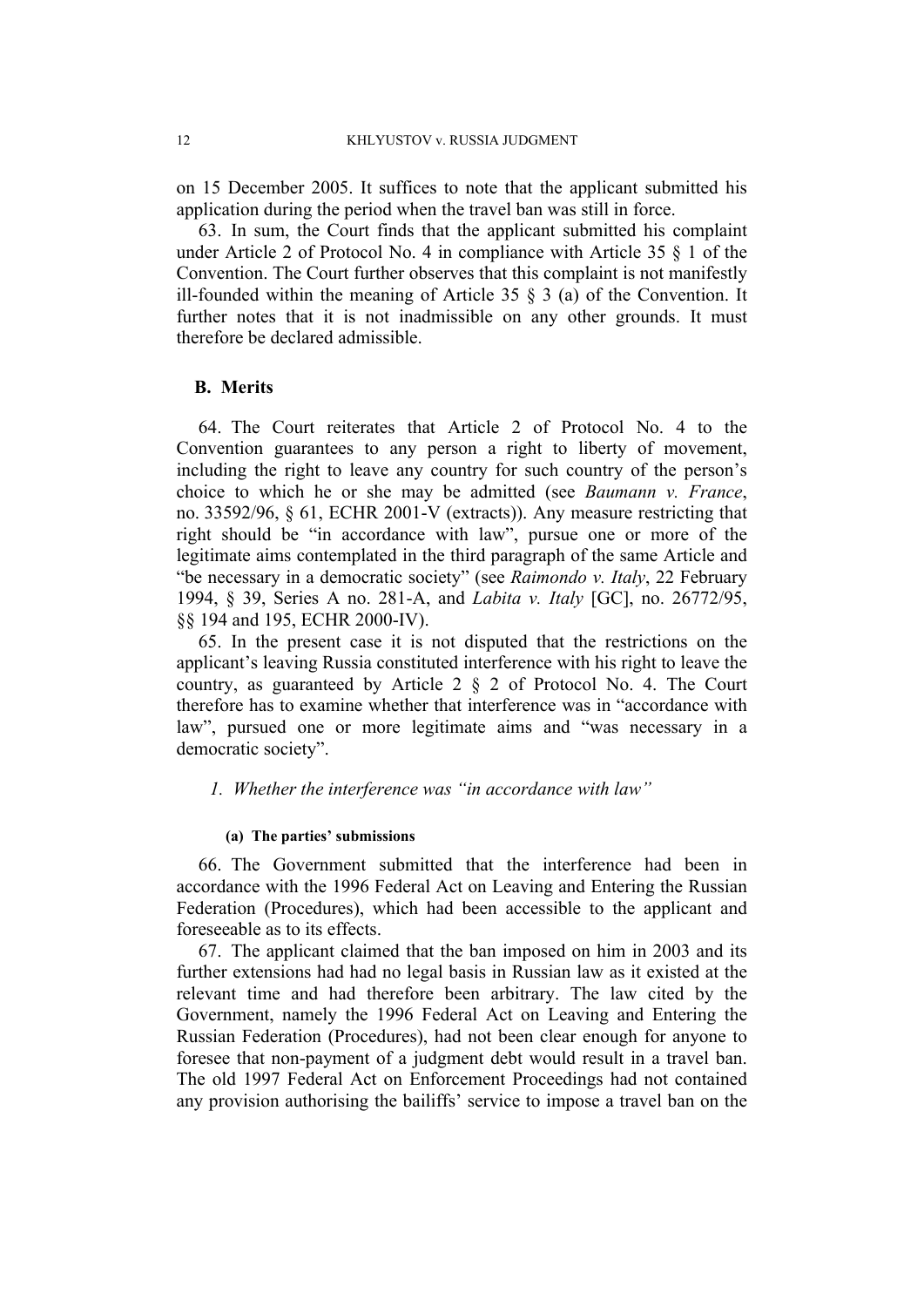debtor. It was not until 2007 that a new Federal Act on Enforcement Proceedings had been passed, establishing a framework for restricting a debtor's right to leave his or her own country. The applicant also considered that both the old and the new laws on enforcement proceedings were incompatible with Article 27 of the Russian Constitution.

#### **(b) The Court's assessment**

68. The Court reiterates its settled case-law according to which the expression "in accordance with the law" not only requires that the impugned measure should have some basis in domestic law, but also refers to the quality of the law in question. Firstly, the law must be adequately accessible: the citizen must be able to have an indication that is adequate in the circumstances of the legal rules applicable to a given case. Secondly, a norm cannot be regarded as a "law" unless it is formulated with sufficient precision to enable the citizen to regulate his conduct: he must be able - if need be with appropriate advice - to foresee, to a degree that is reasonable in the circumstances, the consequences which a given action may entail. Those consequences need not be foreseeable with absolute certainty: experience shows this to be unattainable. Again, whilst certainty is highly desirable, it may bring in its train excessive rigidity and the law must be able to keep pace with changing circumstances. Accordingly, many laws are inevitably couched in terms which, to a greater or lesser extent, are vague and whose interpretation and application are questions of practice (see *The Sunday Times v. the United Kingdom (no. 1)*, 26 April 1979, §§ 47-49, Series A no. 30 and *Centro Europa 7 S.r.l. and Di Stefano v. Italy* [GC], no. 38433/09, §§ 140 and 141, ECHR 2012).

69. The level of precision required of domestic legislation – which cannot in any case provide for every eventuality – depends to a considerable degree on the content of the law in question, the field it is designed to cover and the number and status of those to whom it is addressed. It is moreover primarily to domestic authorities to interpret and apply domestic law (see *Vogt v. Germany*, 26 September 1995, § 48, Series A no. 323).

70. The phrase "in accordance with the law" also requires the domestic law to be compatible with the rule of law; it thus implies that there must be a measure of protection in domestic law against arbitrary interferences by public authorities with the rights safeguarded by Convention (see *Malone v. the United Kingdom*, 2 August 1984, § 67, Series A no. 82). A law which confers a discretion must indicate the scope of that discretion, although the detailed procedures and conditions to be observed do not necessarily have to be incorporated in rules of substantive law (see *Silver and Others v. the United Kingdom*, 25 March 1983, § 88, Series A no. 61).

71. The Court observes that when imposing the travel bans on the applicant the authorities referred to three legal acts: the 1996 Federal Act on Leaving and Entering the Russian Federation (Procedures) (section 15(5)),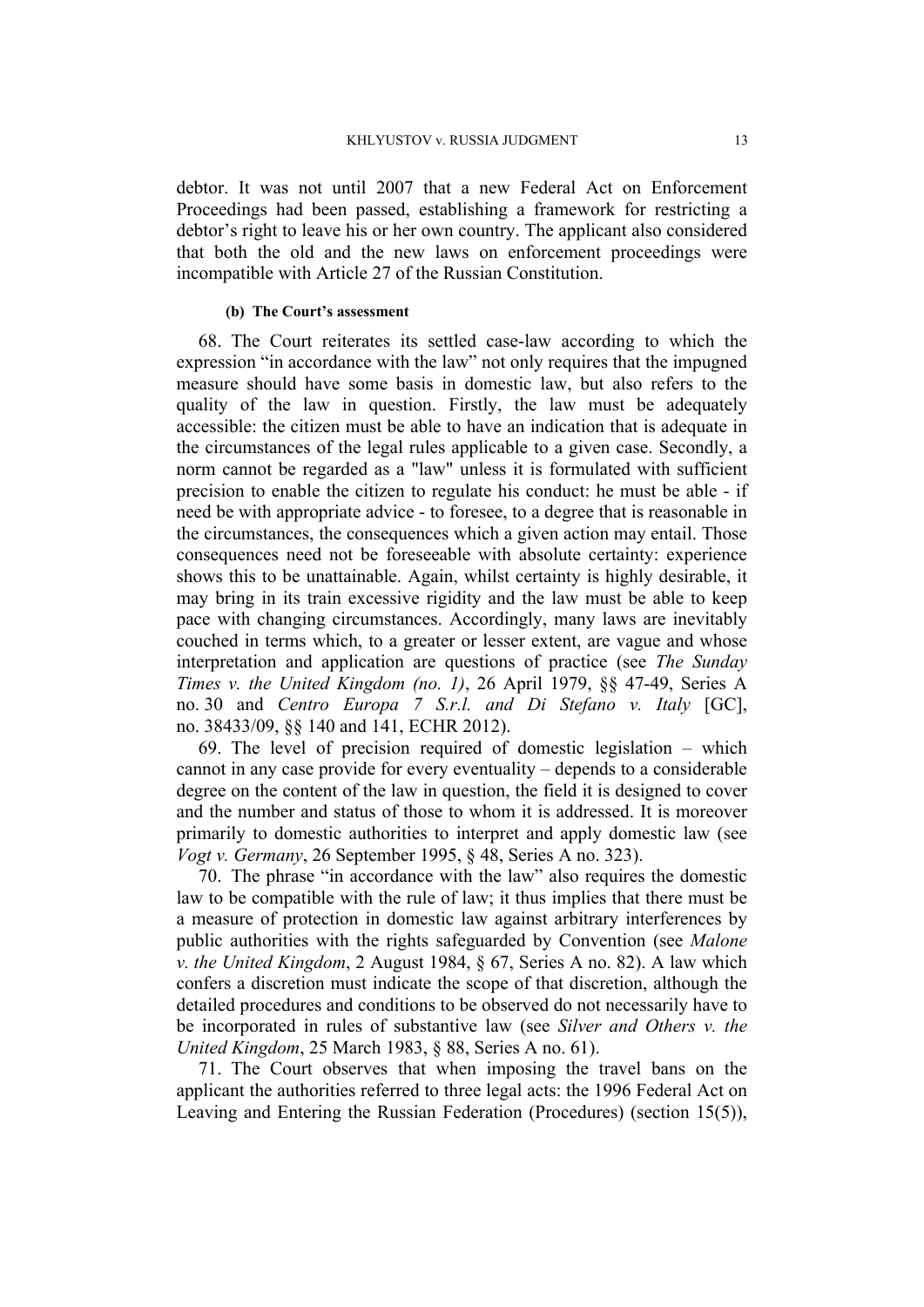the 1997 Federal Act on Enforcement Proceedings (section 4(1) and (3), section 44(3) and section 45(5)) and the 1997 Federal Act on the Bailiffs' Service (section 14) (see "Relevant domestic law" above).

72. In so far as the applicant complained that the 1997 Federal Act on Enforcement Proceedings as in force at the material time did not contain any provision authorising the bailiffs' service to impose a travel ban on the debtor, the Court observes that although a travel ban was not listed in section 45 of the Act among the compulsory measures which could be imposed by the bailiff on a debtor, it was stated in that section that, apart from the measures listed, the bailiff could take any other measures provided for by the law on enforcement proceedings or by other federal laws in order to enforce the writ of execution. In the present case the bailiffs' service imposed the travel ban with reference to the 1996 Federal Act on Leaving and Entering the Russian Federation (Procedures), section 15(5) of which provided that the right of a Russian citizen to leave the Russian Federation could be temporarily restricted if he or she evaded obligations imposed on him or her by a court. The Court therefore concludes that the travel restrictions imposed on the applicant had a basis in domestic law.

73. As regards accessibility, the Court observes that the legal acts in question satisfied that condition as they were in the public domain.

74. In so far as the applicant complained of the lack of foreseeability of the legal provisions in question, the Court accepts that those provisions are rather general in terms and confer a wide discretion on the bailiffs' service. In particular, they leave them the discretion to decide whether, in the particular circumstances of the case, it is necessary to resort to travel restrictions or not. On the other hand, the circumstances in which it may be necessary to apply those measures are quite variable, so that it would scarcely be possible to formulate a law to cover every eventuality. In any event, the safeguards against arbitrary interference were provided by the fact that the exercise of the discretion by the bailiffs was subject to judicial review (see paragraph [50](#page-9-0) above).

75. The Court agrees that the application of those provisions could have resulted in some degree of uncertainty for the applicant when the first travel restriction was issued in his regard in November 2003. However, by the time the further bans were issued in June and December 2004 and March and May 2005, he should have been able to foresee, to a degree that was reasonable in the circumstances, that travel restrictions could be applied to him again if he evaded paying the judgment debt, and could therefore have regulated his conduct accordingly.

76. In view of the above, the Court considers that in the present case the degree of discretion conferred on the domestic authorities was compatible with the requirements of the Convention inherent in the expression "in accordance with law".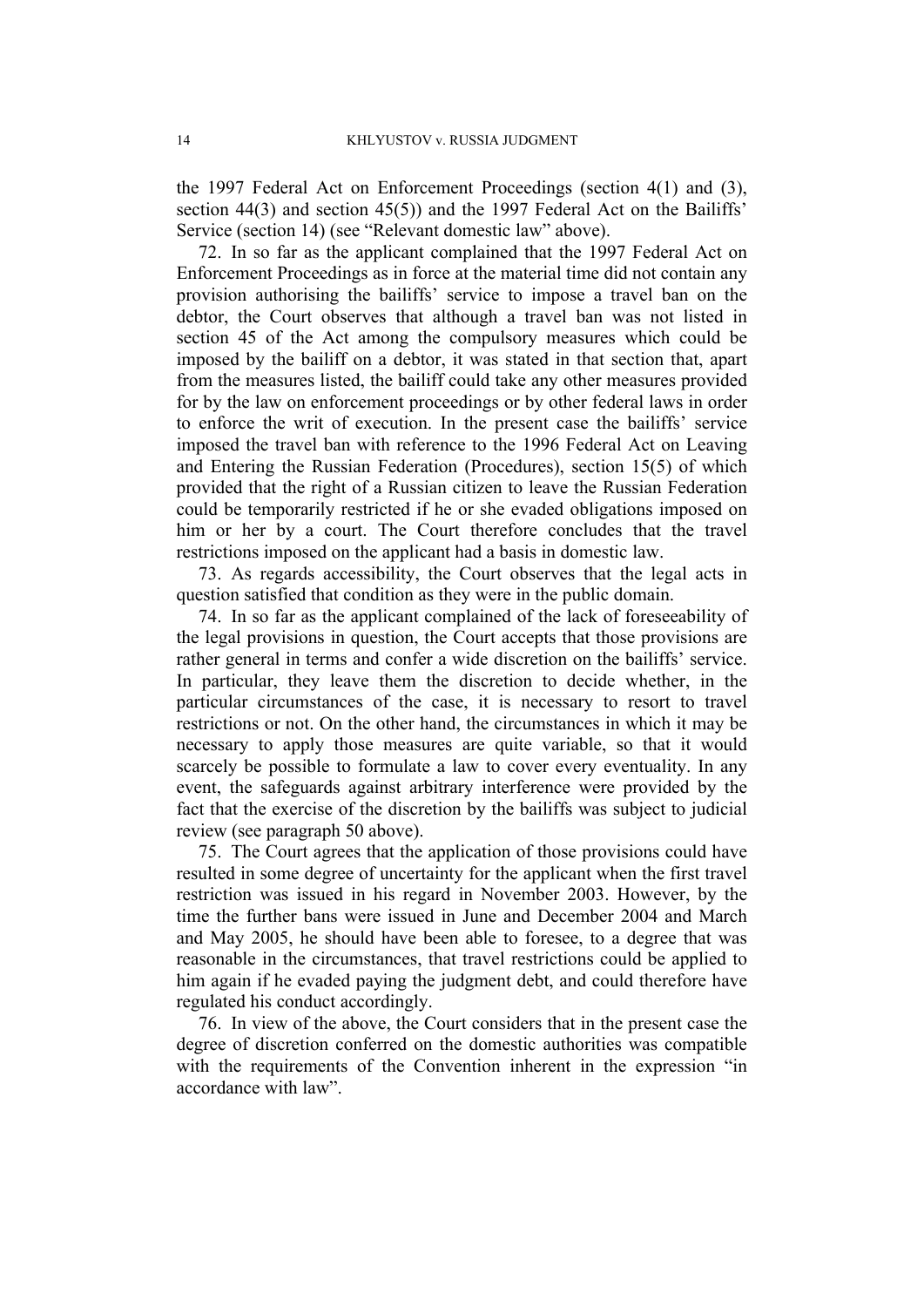77. Having regard to the above, the Court is satisfied that the interference with the applicant's right to leave his country was "in accordance with law".

## *2. Whether the interference pursued a legitimate aim*

#### **(a) The parties' submissions**

78. The Government claimed that the travel bans had been intended to secure the enforcement of a judgment debt arising out of a claim by a private creditor and had therefore pursued the legitimate aim of protecting the rights of others.

79. The applicant submitted that the travel bans had not pursued any legitimate aim, but had a purely punitive purpose.

#### **(b) The Court's assessment**

80. The Court observes that it has already dealt with complaints concerning travel bans imposed for failure to pay a judgment debt to a private party and accepted that such restrictions were intended to secure the interests of creditors and that, in principle, they pursued a legitimate aim, namely the protection of others (see *Ignatov v. Bulgaria*, no. 50/02, § 35, 2 July 2009, and *Gochev v. Bulgaria*, no. 34383/03, § 48, 26 November 2009). It does not see any reason to hold otherwise in the present case. The Court accordingly finds that the interference with the applicant's right to leave his own country pursued a legitimate aim, namely the protection of the rights of others. The main issue to be determined in the present case is whether the restrictions imposed on the applicant were "necessary in a democratic society" in order to achieve that aim.

## *3. Whether the interference was "necessary in a democratic society"*

#### **(a) The parties' submissions**

81. The Government maintained that the restrictions imposed on the applicant had been necessary in a democratic society. The means employed had been proportionate to the aims pursued. The authorities were under a positive obligation to provide an effective mechanism for the enforcement of judgments debts to be paid by private persons and for the protection of creditors' property rights. If they failed to do so, their responsibility under Article 6 of the Convention could be engaged. The applicant had not paid the judgment debt voluntarily and enforcement proceedings had therefore been instituted. The bailiffs' service had taken various measures to secure payment of the judgment debt. However, all those measures had proved insufficient for the enforcement of the judgment debt, in large part owing to the applicant's behaviour. As established by the decision of 19 October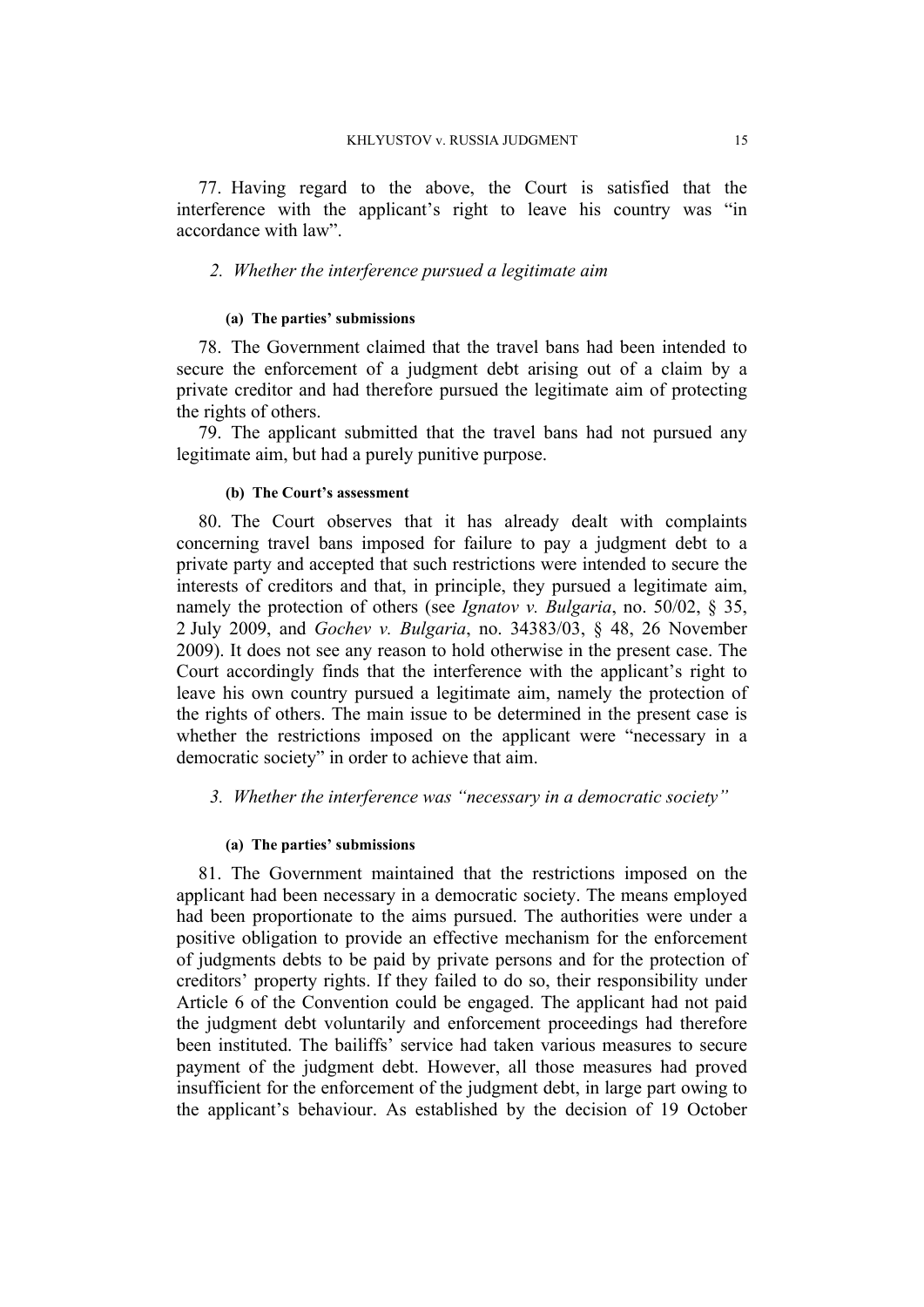2004 (see paragraph [11](#page-3-1) above), the applicant had attempted to hide his property in order to avoid its forfeiture in the enforcement proceedings. In the absence of any other means of ensuring that the applicant honoured his debt, the bailiffs' service had decided to impose a travel ban on him.

82. The Government further pointed out that the travel ban had been imposed on the applicant for a period of six months and had been extended on three more occasions. Each of those extensions had been limited to six months, unlike in the case of *Gochev v. Bulgaria*, where the applicant had been prohibited from leaving the country for several years. The bailiffs' service's decisions had been duly reasoned and had been regularly reviewed by the domestic courts. On one occasion the domestic court quashed the bailiff's decision (ruling of 3 March 2005) on the grounds that it had not indicated the period during which the travel ban had to be applied to the applicant. The applicant had been aware of the decisions taken in his respect since he had challenged almost all of them in the courts. The documents concerning the enforcement proceedings at issue had been destroyed after expiry of the statutory time-limit for storage of documents.

83. The applicant submitted that the travel ban had not been necessary in a democratic society. The authorities had the possibility of seizing a debtor's assets located in his or her country of residence or abroad without the debtor's physical presence. Also, preventing persons from leaving the country could be counterproductive if they migrated to another country in search of employment with the intention of using their future salary to honour the debt. Furthermore, the Russian legal system did not provide individuals with bankruptcy protection; therefore, persons who committed a tort and faced a large judgment debt would be barred from leaving the country forever through a series of six-month bans. The travel ban was used widely in Russia irrespective of the nature and amount of the debt. In the applicant's case the travel ban had been imposed for non-payment of a relatively small debt and without any prior notice when he and his family had attempted to board a plane.

## **(b) The Court's assessment**

#### *(i) The Court's principles relating to assessment of the necessity of restrictions on freedom of movement*

84. The Court reiterates that interference will be considered "necessary in a democratic society" for a legitimate aim if it answers a "pressing social need" and, in particular, if it is proportionate to the legitimate aim pursued and if the reasons adduced by the national authorities to justify it are "relevant and sufficient". While it is for the national authorities to make the initial assessment in all these respects, the final evaluation of whether the interference is necessary remains subject to review by the Court for conformity with the requirements of the Convention (see, among other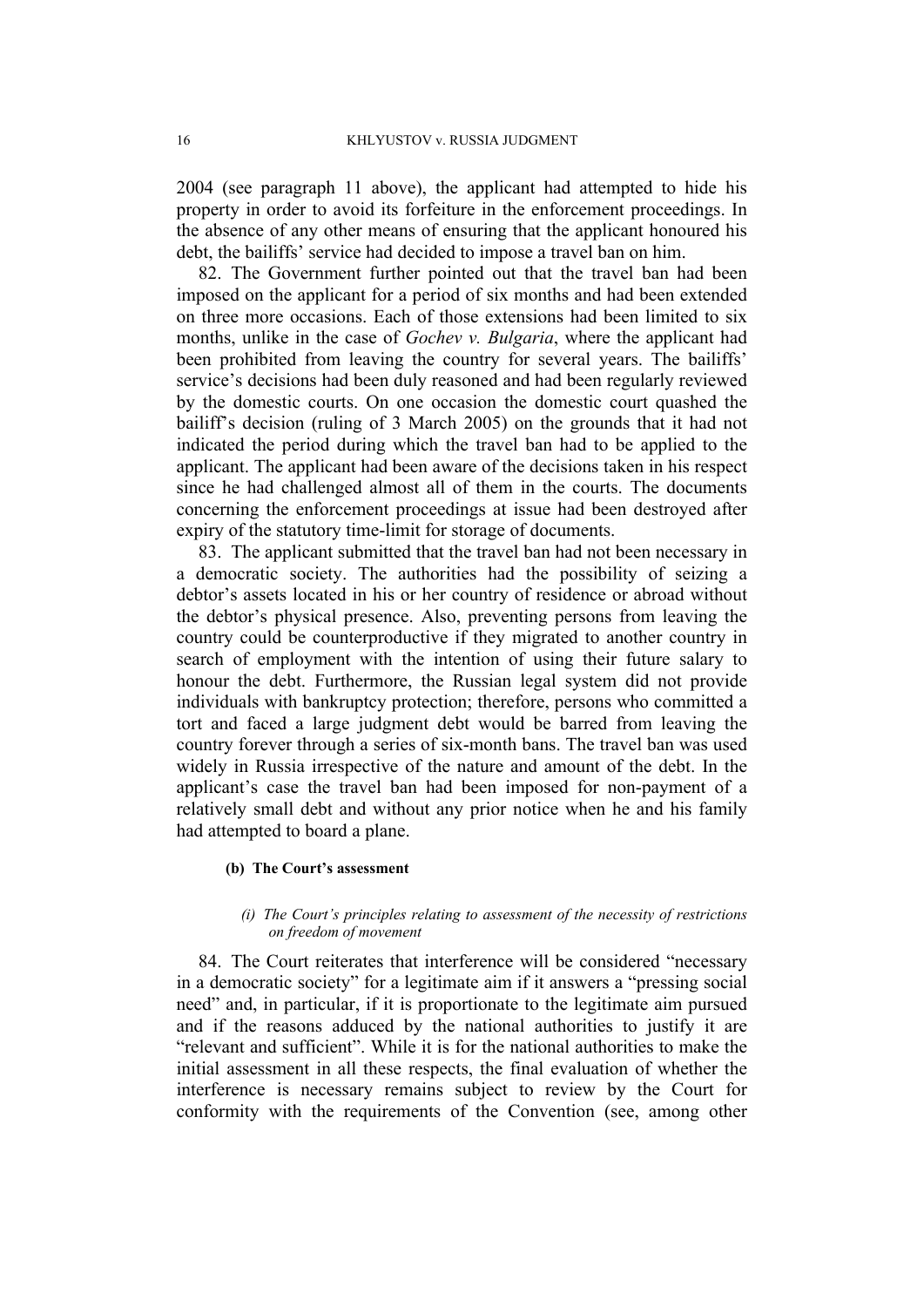authorities, *Handyside v. the United Kingdom*, 7 December 1976, § 48-50, Series A no. 24, and *Nada v. Switzerland* [GC], no. 10593/08, § 181, ECHR 2012).

85. The Court has examined the proportionality of travel restrictions which were imposed in various contexts: a travel ban imposed as a measure of police supervision of a person suspected of having connections with the Mafia (see *Labita*, cited above, §§ 193-197); the seizure, as part of the onthe-spot investigation, and subsequent confiscation of a passport of a person who was neither prosecuted nor considered to be a witness in the criminal proceedings (see *Baumann*, cited above, §§ 65-67); a prohibition on a bankrupt moving away from his place of residence for the duration of the bankruptcy proceedings (see *Luordo v. Italy*, no. 32190/96, §§ 96-97, ECHR 2003-IX); the seizure of the applicant's passport for refusal to pay a fine for a customs offence (see *Napijalo v. Croatia*, no. 66485/01, §§ 78-82, 13 November 2003); an obligation not to abscond imposed on a suspect pending criminal proceedings against him (see, among many other examples, *Fedorov and Fedorova v. Russia*, no. 31008/02, §§ 39-47, 13 October 2005; *Antonenkov and Others v. Ukraine*, no. 14183/02, §§ 59-67, 22 November 2005; *Ivanov v. Ukraine*, no. 15007/02, §§ 90-97, 7 December 2006; *Hajibeyli v. Azerbaijan*, no. 16528/05, §§ 60-69, 10 July 2008; *Makedonski v. Bulgaria*, no. 36036/04, §§ 39-46, 20 January 2011; *Pfeifer v. Bulgaria*, no. 24733/04, §§ 55-58, 17 February 2011; *Prescher v. Bulgaria*, no. 6767/04, §§ 47-52, 7 June 2011; and *Miażdżyk v. Poland*, no. 23592/07, §§ 33-42, 24 January 2012); travel restrictions imposed for refusal to pay a tax debt (see *Riener v. Bulgaria*, no. 46343/99, §§ 118-130, 23 May 2006); travel restrictions imposed on account of knowledge of State secrets (see *Bartik v. Russia*, no. 55565/00, §§ 44-52, ECHR 2006-XV, and *Soltysyak v. Russia*, no. 4663/05, §§ 46-54, 10 February 2011); court orders prohibiting minor children from being removed to a foreign country (see *Diamante and Pelliccioni v. San Marino*, no. 32250/08, §§ 214-215, 27 September 2011); and a travel ban imposed on account of a breach of the immigration rules of another country (see *Stamose v. Bulgaria*, no. 29713/05, §§ 33-37, 27 November 2012). The Court has also examined restrictions which, as in the present case, were imposed on the applicants for failure to honour a judgment debt to a private party (see *Ignatov*, cited above, §§ 36-41, and *Gochev*, cited above, §§ 49-57).

86. When making its assessment of the proportionality of the travel restrictions imposed on the applicants in those cases the Court had regard to various factors.

87. In a series of cases against Italy the Court found that the travel restrictions, which were automatically imposed for the whole duration of the bankrupcy proceedings and remained in force for very significant periods ranging from thirteen years to more than twenty-four years, were disproportionate even though there had been no indication that the applicant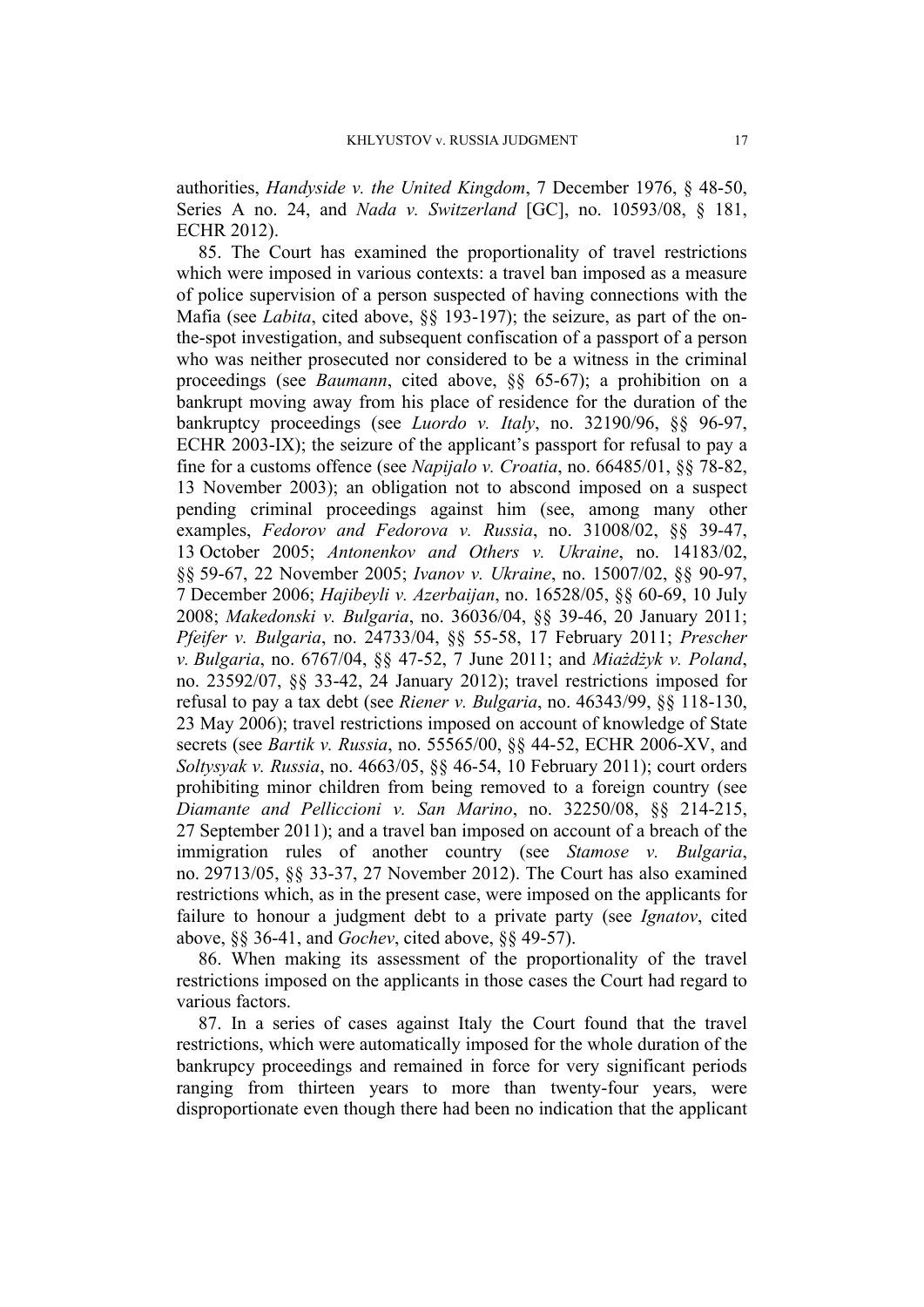had wished to leave his place of residence or that such permission had ever been refused (see *Luordo,* cited above, § 96; *Bassani v. Italy*, no. 47778/99, §§ 23-25, 11 December 2003; *Neroni v. Italy*, no. 7503/02, §§ 26-28, 22 April 2004; and *Goffi v. Italy*, no. 55984/00, §§ 19-21, 24 March 2005). On the other hand, in a case where the travel restriction was in place for a period of six months the Court considered, bearing in mind the short duration of the restriction, that it was proportionate to the aims pursued (see *Diamante and Pelliccioni*, cited above, § 214).

88. In another group of cases, where an obligation not to leave their place of residence was imposed in the context of criminal proceedings against the applicants but was not applied automatically for the whole duration of those proceedings and was significantly shorter than the one in the *Luordo* case, the Court held that in the circumstances of those cases the mere duration of the proceedings was insufficient to conclude that the restriction was disproportionate and that it was therefore necessary to have regard to other relevant factors. In particular, in the cases of *Fedorov and Fedorova* (cited above, § 44) and *Antonenkov and Others* (cited above, § 64), the Court considered that it was relevant in assessing the proportionality of the restriction to ascertain whether the applicants had actually sought to leave their area of residence and had applied to the domestic authorities with requests to that effect, and if so, whether permission to leave the area had been refused.

89. In cases where the travel restrictions were imposed on applicants who were not parties to any criminal, administrative or other proceedings, the Court examined whether the grounds relied on by the domestic authorities in imposing and extending the restrictions and/or in refusing to lift them were relevant and sufficient (see *Labita*, cited above, §§ 196-197; *Baumann,* cited above, § 65-67; and *Napijalo*, cited above, §§ 78-82).

90. In the case of *Soltysyak*, cited above, in which travel restrictions were imposed on the applicant on account of his knowledge of State secrets, the Court took into consideration the existence of a common European and international standard in the field.

91. In the case of *Gochev* (cited above*,* §§ 49-50) the Court summarised the principles relating to the assessment of the necessity of measures restricting freedom of movement as follows:

"49. With regard to the proportionality of a restriction imposed on account of unpaid debts, the Court reiterates that it is justified only so long as it furthered the pursued aim of guaranteeing recovery of the debts in question (see *Napijalo v. Croatia*, no. 66485/01, §§ 78 to 82, 13 November 2003). Furthermore, even were it justified at the outset, a measure restricting an individual's freedom of movement may become disproportionate and breach that individual's rights if it is automatically extended over a long period (see *Luordo v. Italy*, no. 32190/96, § 96, ECHR 2003-IX; *Földes and Földesné Hajlik v. Hungary*, no. 41463/02, § 35, ECHR 2006-...; and *Riener*, cited above, § 121).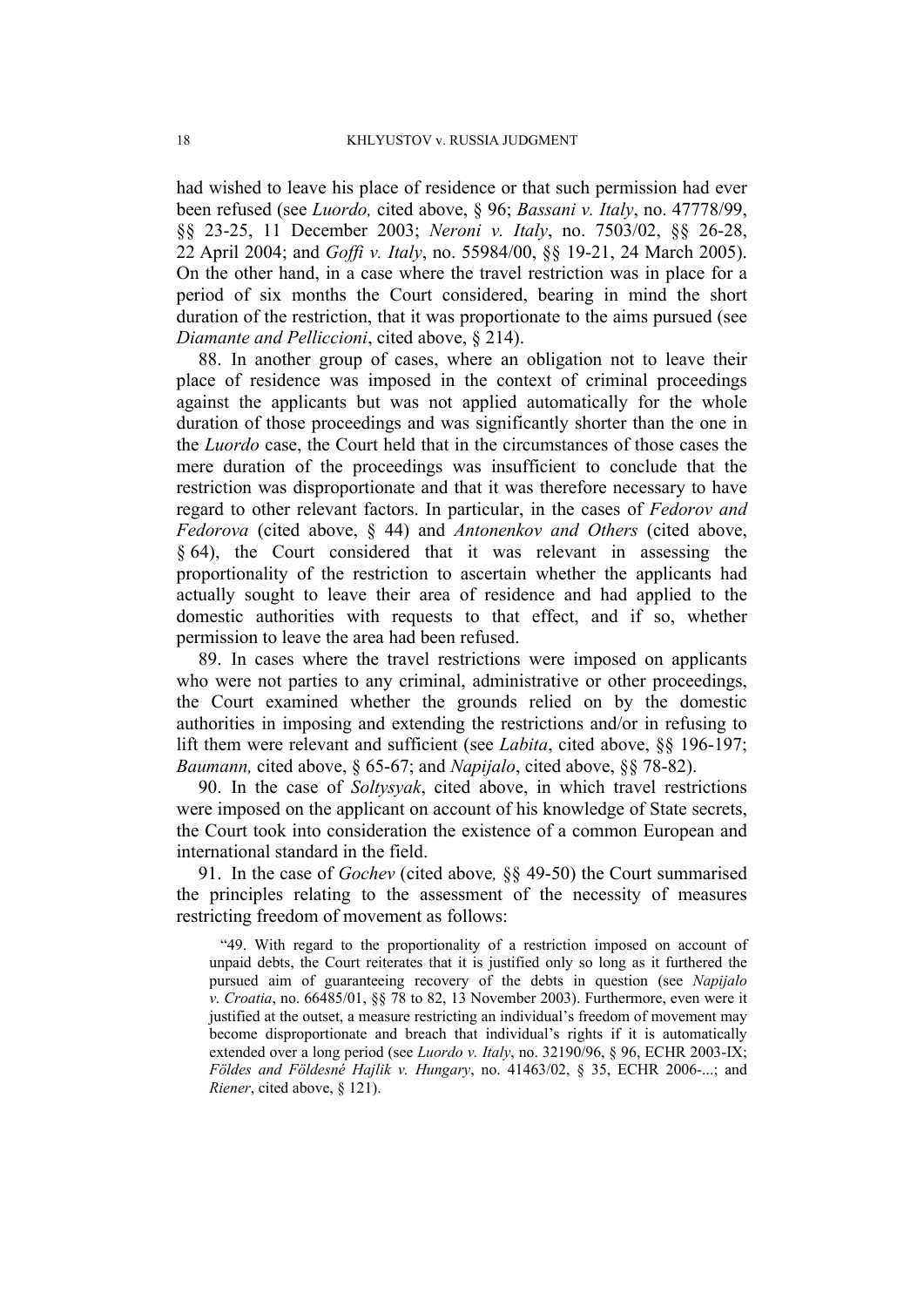50. In any event, the domestic authorities are under an obligation to ensure that a breach of an individual's right to leave his or her country is, from the outset and throughout its duration, justified and proportionate in view of the circumstances. They may not extend for long periods measures restricting an individual's freedom of movement without regular re-examination of their justification (see *Riener*, cited above, § 124, and *Földes and Földesné Hajlik*, cited above, § 35). Such review should normally be carried out, at least in the final instance, by the courts, since they offer the best guarantees of the independence, impartiality and lawfulness of the procedures (see *Sissanis v. Romania*, no. 23468/02, § 70, 25 January 2007). The scope of the judicial review should enable the court to take account of all the factors involved, including those concerning the proportionality of the restrictive measure (see, *mutatis mutandis*, *Le Compte, Van Leuven and De Meyere v. Belgium*, 23 June 1981, § 60, Series A no. 43) ..."

#### *(ii) Application of those principles in the present case*

92. The Court agrees with the Government that in order to comply with the requirements of Article 6 and Article 1 of Protocol No. 1 the State authorities are obliged to provide the necessary assistance to the creditor in the enforcement of court judgments issued against private debtors. Such assistance may be provided, for example, through a bailiffs' service or bankruptcy proceedings (see *Anokhin v. Russia* (dec.), no. 25867/02, 31 May 2007). However, the Court considers that the measures taken to provide such assistance, in so far as they interfere with the rights protected under Article 2 of Protocol No. 4, must be necessary in a democratic society.

93. Turning to the circumstances of the present case, the Court observes that the applicant was prohibited from leaving the country by a series of travel bans which were issued between 2003 and 2005.

94. The Government put forward a number of reasons which, according to them, had justified the imposition of travel restrictions on the applicant. In particular, they claimed that the restrictions had been applied to the applicant because he had not paid the judgment debt voluntarily; all other measures had proved insufficient, in large part owing to the applicant's behaviour.

95. The Court observes that under section 15(5) of the 1996 Federal Act on Leaving and Entering the Russian Federation (Procedures), travel restrictions could be imposed on the debtor only if he evaded the obligations imposed on him by a court. Furthermore, according to the interpretation of those provisions by the Constitutional Court (see paragraph [36](#page-7-0) above), the domestic authorities were under an obligation to justify the necessity of the restrictions imposed on the applicant and not just to apply those restrictions on formal grounds but also to take into account specific factual circumstances, which, where necessary, could be verified by the courts of general jurisdiction. It follows that the travel restrictions could not be imposed automatically for failure to pay the judgment debt, but only once it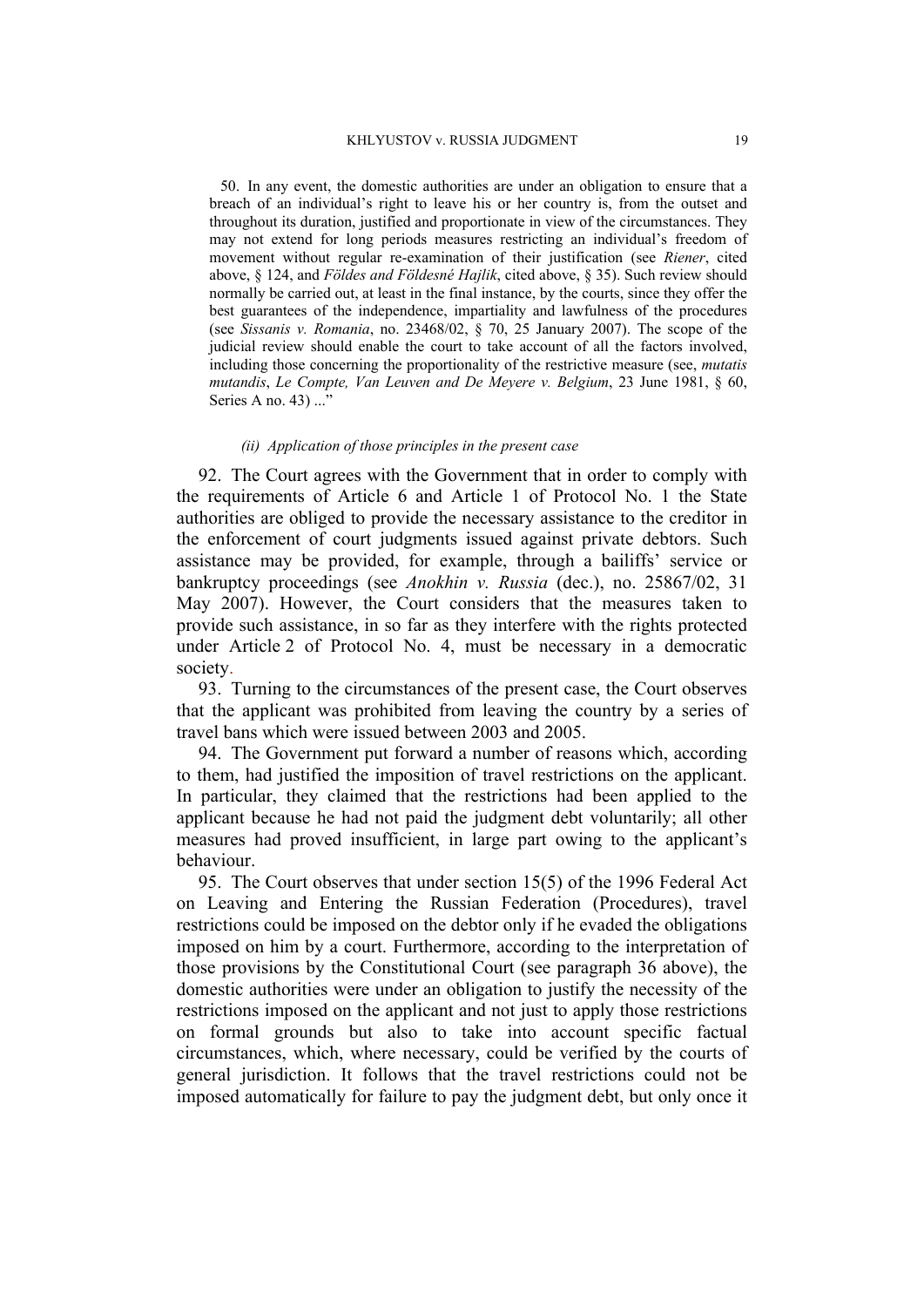had been established that the imposition of such a measure was necessary in the circumstances of the case.

96. The Court further observes that, under section 88 of the 1997 Federal Act on Enforcement Proceedings, in cases where a decision taken by the bailiff in the framework of enforcement proceedings affected the interests of the parties to those proceedings (creditor and debtor), the bailiff was under an obligation to issue a ruling ("*постановление*") to that effect and to indicate, among other things, the grounds for the decision (see paragraph [49](#page-9-1) above).

97. There is no doubt that in the present case the bailiffs' service's decisions restricting the applicant's right to leave the country affected his interests and therefore those decisions should have been taken in the form of rulings. However, in the present case most of the travel restrictions were imposed on the applicant on the basis of documents in the form of "demands" ("*требования*") or "orders" ("*поручения*") issued by the bailiffs' service for the attention of the Department of the Interior and the Department of Border Control, and the domestic courts reviewed the lawfulness of the restrictions as applied on the basis of those documents. Only on one occasion did the bailiffs' service impose a travel ban on the applicant in the form of a ruling (the ruling of 3 March 2005), which however, was later quashed by a court.

98. In its first decision the bailiffs' service requested the departments concerned to restrict the applicant's right to leave the country because he had not paid the judgment debt voluntarily. It did not cite any other reasons for applying the measure. In particular, it did not state that the applicant had evaded payment of the judgment debt by various means, as suggested by the Government. Likewise, the bailiffs' service did not explain how the travel ban might serve the aim of collecting the debt, nor did it examine the applicant's individual situation and other relevant circumstances of the case.

99. It is true that all the further restrictions imposed on the applicant were based on fresh demands or orders issued by the bailiffs' service. However, the wording of those decisions did not evolve with the passage of time. The bailiffs' service repeatedly stated that the applicant's right to leave the country had to be restricted because he had not paid the judgment debt. It follows that by sending those demands and orders to the authorities responsible for internal affairs and border control the bailiffs' service merely confirmed its initial demand to impose travel restriction on the applicant and did not re-examine the justification for the continued restrictions on the applicant's freedom to leave the country. It therefore follows that from the outset and throughout its duration, the restriction on the applicant's freedom to leave the country was based solely on the ground that he had not paid the judgment debt voluntarily, and was extended automatically by the bailiffs' service without any reassessment of its justification.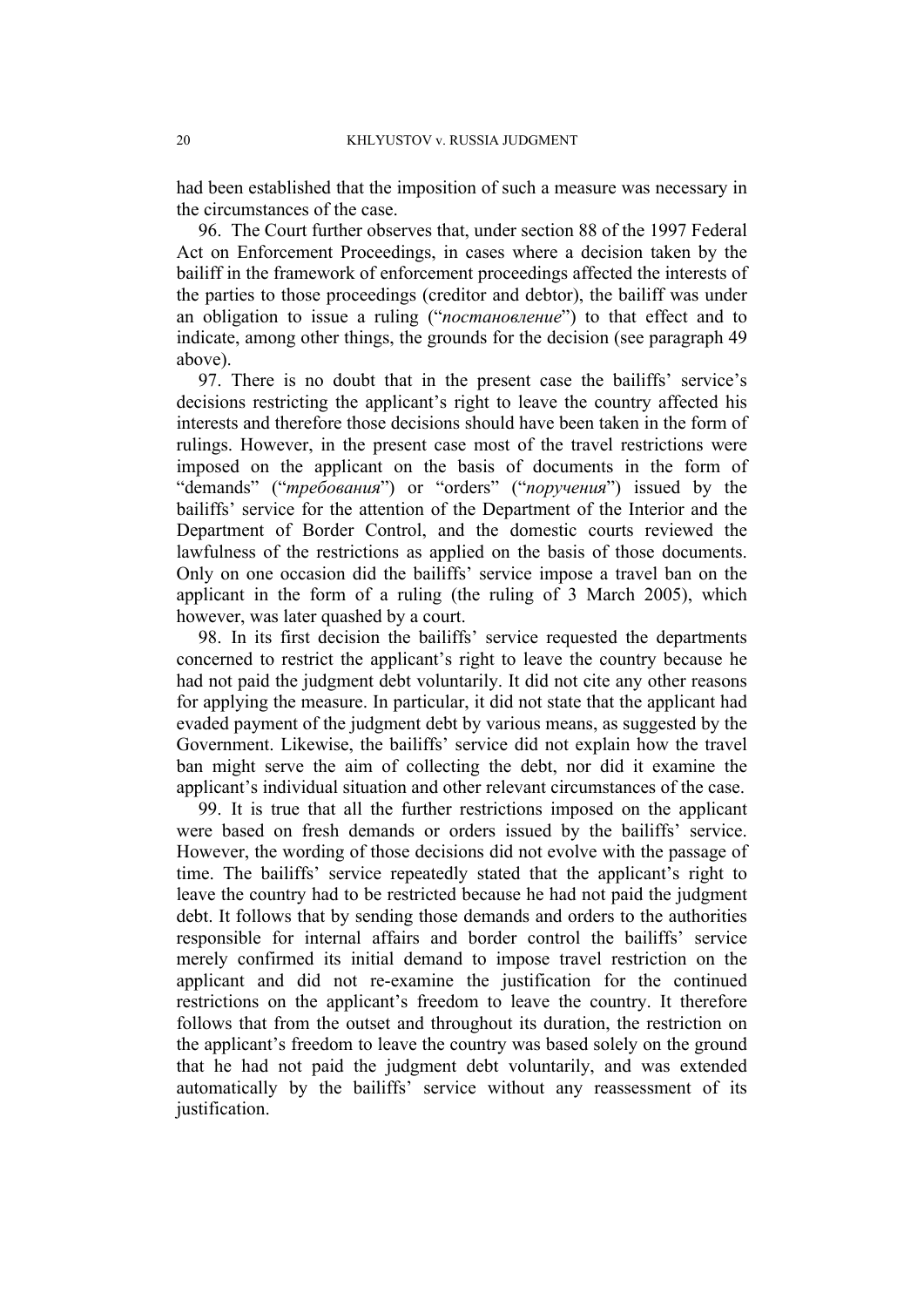100. As regards the judicial review of the restrictions applied to the applicant, the Court notes that by a decision of 7 July 2005 the domestic courts quashed the bailiffs' service's ruling of 3 March 2005 on the grounds that it had not indicated the period during which the restriction was to be applied. In all further decisions the domestic courts merely stated that the applicant had not complied with the judgment debt and, therefore, the bailiffs had lawful grounds for applying travel restrictions in his regard. In none of their decisions did the domestic courts assess the justification and proportionality of the travel restrictions imposed on the applicant.

101. Having regard to the above, the Court considers that the domestic authorities did not comply with their obligation to ensure that any interference with the right of individuals to leave their own country is justified and proportionate throughout its duration, in the particular circumstances of the case. It therefore follows that the interference with the applicant's right to leave his country in the present case was not "necessary in a democratic society".

102. Accordingly, there has been a violation of Article 2 §§ 2 and 3 of Protocol No. 4 in the present case.

## II. OTHER ALLEGED VIOLATIONS OF THE CONVENTION

103. The applicant complained under Article 6 § 3 (c) and (d) that the criminal proceedings initiated against him on 18 July 2005 for forgery of documents had been unfair. The Court observes that a person may not claim to be a victim of a violation of his right to a fair trial under Article 6 of the Convention which, according to him, occurred in the course of proceedings in which he was acquitted or which were discontinued (see *Osmanov and Husseinov v. Bulgaria* (dec.), nos. 54178/00 and 59901/00, 4 September 2003). The Court notes that the proceedings against the applicant were discontinued on 17 May 2006 because the relevant limitation period had expired. The Court considers that in these circumstances the applicant can no longer claim to be a victim of a violation of his right to a fair trial. It follows that this complaint must be rejected as manifestly ill-founded, pursuant to Article 35 §§ 3 (a) and 4 of the Convention.

## III. APPLICATION OF ARTICLE 41 OF THE CONVENTION

#### 104. Article 41 of the Convention provides:

"If the Court finds that there has been a violation of the Convention or the Protocols thereto, and if the internal law of the High Contracting Party concerned allows only partial reparation to be made, the Court shall, if necessary, afford just satisfaction to the injured party."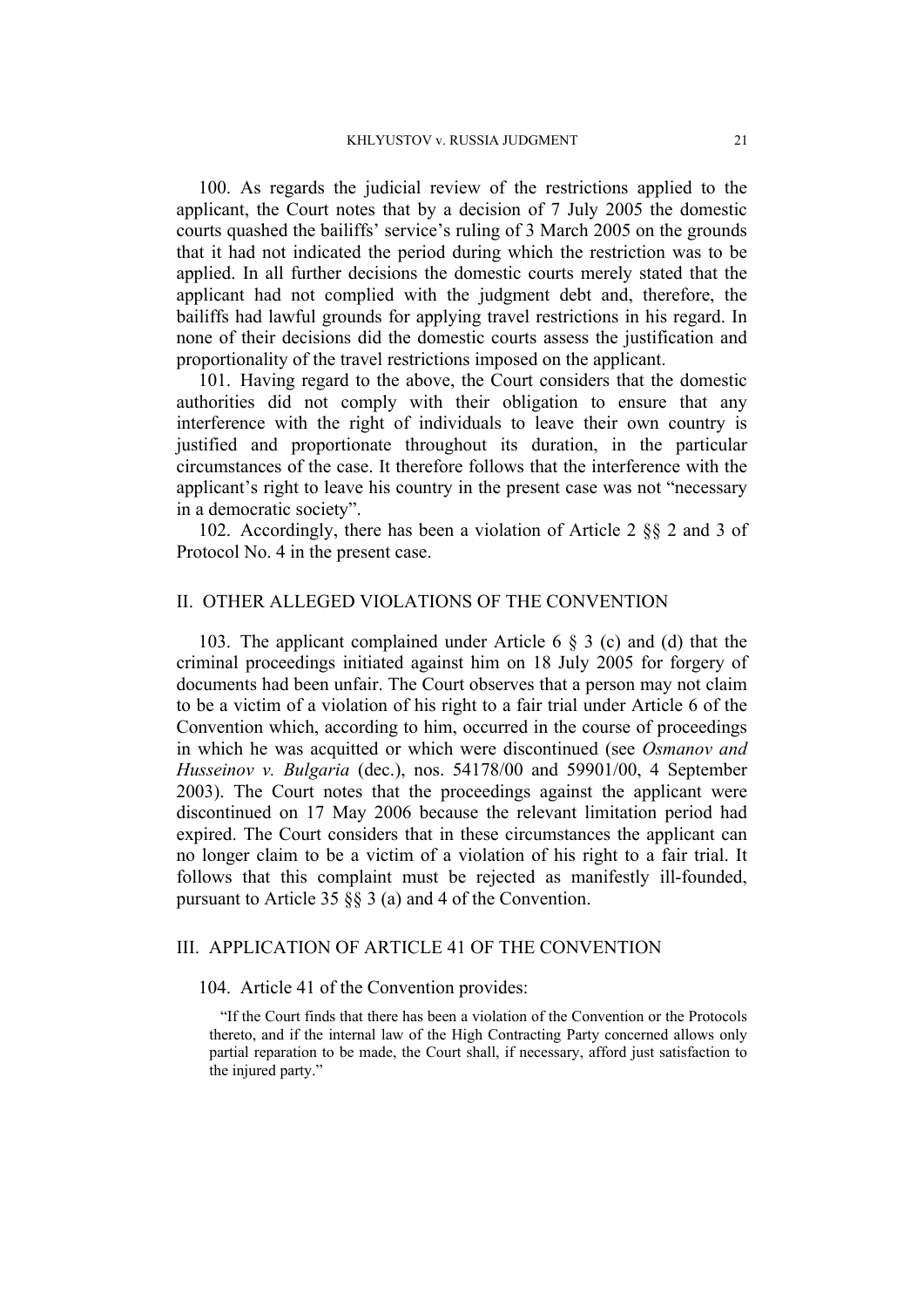## **A. Damage**

105. The applicant claimed 1,000 euros (EUR) in respect of pecuniary damage sustained as a result of the cancellation of his trip to Turkey. He also claimed EUR 10,000 in respect of non-pecuniary damage.

106. The Government considered that the applicant's claims were unreasonable and not supported by appropriate evidence.

107. The Court observes that the applicant's claims in respect of pecuniary damage are not supported by any evidence. In particular, the Court has at its disposal documents relating to a trip planned by the applicant to Egypt, not to Turkey. The Court therefore rejects those claims. However, it awards the applicant EUR 2,000 in respect of non-pecuniary damage.

## **B. Costs and expenses**

108. The applicant also claimed EUR 5,500 for the costs and expenses incurred before the domestic courts and before the Court, comprising EUR 500 in costs and expenses related to this application and EUR 5,000 in lawyer's fees.

109. The Government contested the applicant's claims. They submitted that he had not provided any evidence in support of his claims, such as a contract between himself and his lawyer.

110. According to the Court's case-law, an applicant is entitled to the reimbursement of costs and expenses only in so far as it has been shown that these were actually and necessarily incurred and are reasonable as to quantum. In the present case, regard being had to the documents in its possession and the above criteria, the Court considers it reasonable to award the sum of EUR 500 covering costs under all heads.

## **C. Default interest**

111. The Court considers it appropriate that the default interest rate should be based on the marginal lending rate of the European Central Bank, to which should be added three percentage points.

## FOR THESE REASONS, THE COURT UNANIMOUSLY

1. *Declares* the complaint under Article 2 of Protocol No. 4 to the Convention concerning the restrictions imposed on the applicant's right to leave Russia admissible and the remainder of the application inadmissible;